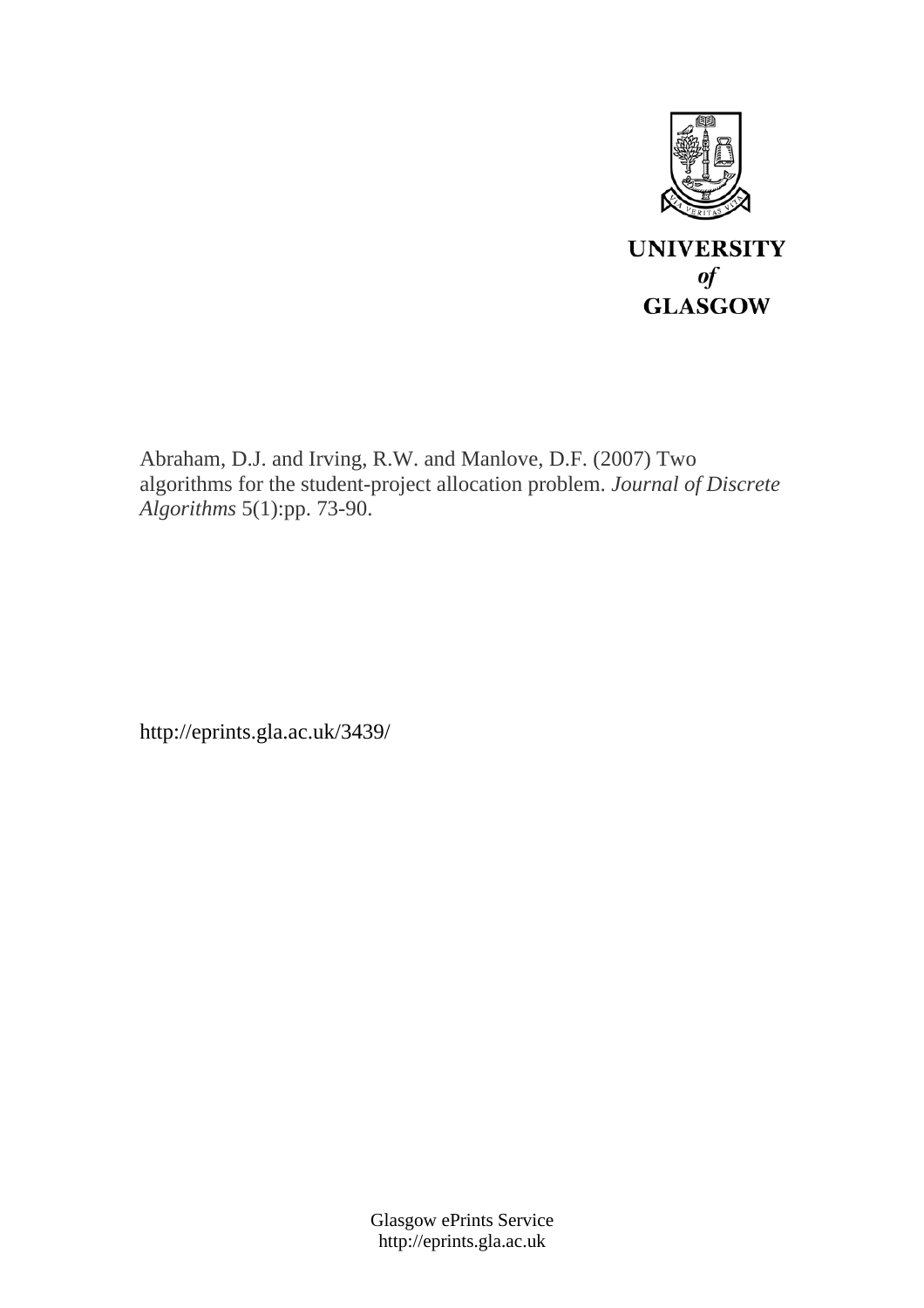# Two Algorithms for the Student-Project Allocation Problem<sup>∗</sup>

David J. Abraham<sup>1†</sup>, Robert W. Irving<sup>2</sup>, and David F. Manlove<sup>2‡</sup>

 $1$ Computer Science Department, Carnegie-Mellon University, 5000 Forbes Ave. Pittsburgh PA 15213-3890, USA. Email: dabraham@cs.cmu.edu.

<sup>2</sup> Department of Computing Science, University of Glasgow, Glasgow G12 8QQ, UK. Email: {rwi,davidm}@dcs.gla.ac.uk.

Abstract. We study the *Student-Project Allocation problem* (SPA), a generalisation of the classical Hospitals / Residents problem (HR). An instance of SPA involves a set of students, projects and lecturers. Each project is offered by a unique lecturer, and both projects and lecturers have capacity constraints. Students have preferences over projects, whilst lecturers have preferences over students. We present two optimal linear-time algorithms for allocating students to projects, subject to the preference and capacity constraints. In particular, each algorithm finds a stable matching of students to projects. Here, the concept of stability generalises the stability definition in the HR context. The stable matching produced by the first algorithm is simultaneously best-possible for all students, whilst the one produced by the second algorithm is simultaneously best-possible for all lecturers. We also prove some structural results concerning the set of stable matchings in a given instance of SPA. The SPA problem model that we consider is very general and has applications to a range of different contexts besides student-project allocation.

# 1 Introduction

In many university departments, students seek to undertake a project in a given field of speciality as part of the upper level of their degree programme. Typically a wide range of available projects is offered, and usually the total number of project places exceeds the number of students, to provide something of a choice. Also, typically each lecturer will offer a variety of projects, but does not necessarily expect that all will be taken up.

Each student has preferences over the available projects that he/she finds acceptable, whilst a lecturer will normally have preferences over the students that he/she is willing to supervise. There may also be upper bounds on the number of students that can be assigned to a particular project, and the number of students that a given lecturer is willing to supervise. In this paper we consider the problem of allocating students to projects based on these preference lists and capacity constraints – the so-called Student-Project Allocation problem (SPA).

SPA is an example of a two-sided matching problem [25, 1], a large and very general class of problems whose input includes a set of participants that can be partitioned into

<sup>∗</sup>A preliminary version of this paper was presented at ISAAC 2003 [2].

<sup>†</sup>Work done whilst at Department of Computing Science, University of Glasgow.

<sup>‡</sup>Supported by Engineering and Physical Sciences Research Council grant GR/R84597/01, Nuffield Foundation award NUF-NAL-02, and Royal Society of Edinburgh/Scottish Executive Personal Research Fellowship.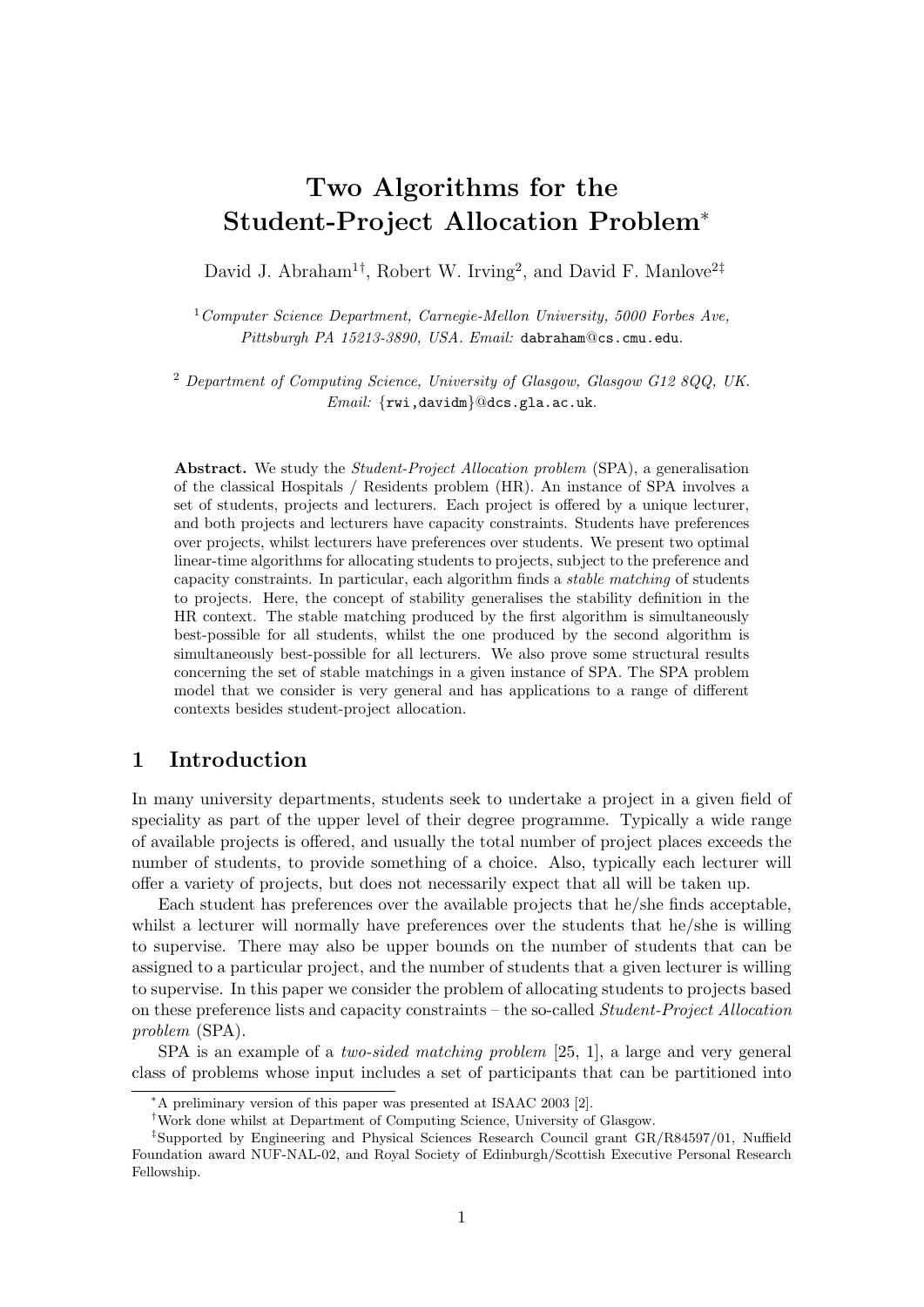two disjoint sets A and B (in this case A is the set of students and B is the set of projects), and we seek to match members of A to members of B, i.e. to find a subset of  $A \times B$ , subject to various criteria. These criteria usually involve capacity constraints, and/or preference lists, for example.

Both historical evidence (see e.g. [12, pp.3-4], [20]) and game-theoretic analysis [23, 25] indicate that participants involved in two-sided matching problems should not be allowed to construct an allocation by approaching one another directly and making ad hoc arrangements. Rather, the allocation process should be automated by means of a centralised matching scheme. Moreover, it has been convincingly argued [23] that, when preference lists exist on both sides, the key property that a matching constructed by such schemes should satisfy is that of *stability*. A formal definition of stability follows, but informally, a stable matching M guarantees that no two participants who are not matched together in M would rather be matched to one another than remain with their assignment in M. Such a pair of participants could come to a private arrangement that would undermine the integrity of the matching.

The National Resident Matching Program (NRMP) [19] in the US is perhaps the largest and best-known example of a centralised matching scheme. It has been in operation since 1952, and currently handles the allocation of some 30,000 graduating medical students, or residents, to their first hospital posts, based on the preferences of residents over available hospital posts, and the preferences of hospital consultants over residents. The NRMP employs at its heart an efficient algorithm that essentially solves a variant of the classical Hospitals / Residents problem (HR) [10, 12]. The algorithm finds a stable matching of residents to hospitals that is resident-optimal, in that each resident obtains the best hospital that he/she could obtain in any stable matching.

There are many other examples of centralised matching schemes, both in educational and vocational contexts (e.g. allocating pupils to secondary schools in Singapore [26], school-leavers to universities in Spain [22] and trainee teachers to probationary posts in Scotland). Many university departments in particular seek to automate the allocation of students to projects [27, 5, 3]. However, as we discuss in greater detail later, an optimal linear-time algorithm for this setting cannot be obtained by simply reducing an instance of SPA to an instance of HR. Thus, a specialised algorithm is required for the SPA problem.

In this paper we present two linear-time algorithms for finding a stable matching, given an instance of SPA. The first algorithm is student-oriented, in that it finds the stable matching in which each student obtains the best project that he/she could obtain in any stable matching. The second algorithm is lecturer-oriented, in that it constructs the stable matching in which each lecturer has as good a set of students (in a precise sense, to be defined) as in any other stable matching. Our algorithms are applicable in any context that fits into the SPA model, for example where applicants seek posts at large organisations, each split into several departments.

As alluded to above, the centralised allocation of students to projects has been considered previously in the literature. Various models have been constructed that allow student preferences over projects, but do not permit lecturer preferences [21, 27, 3], so stability is not relevant in these contexts. However an automated system for allocating students to projects at the Department of Computer Science, University of York is described [5, 15, 28] which takes into account student preferences over projects and lecturer preferences over students. In this model, preference lists may include ties, each project has capacity 1, and lecturer capacities are unbounded. Constraint programming techniques are utilised in order to find a stable matching with additional properties, such as balancing the supervision load among lecturers as evenly as possible. The underlying algorithms do not, in general, run in polynomial time.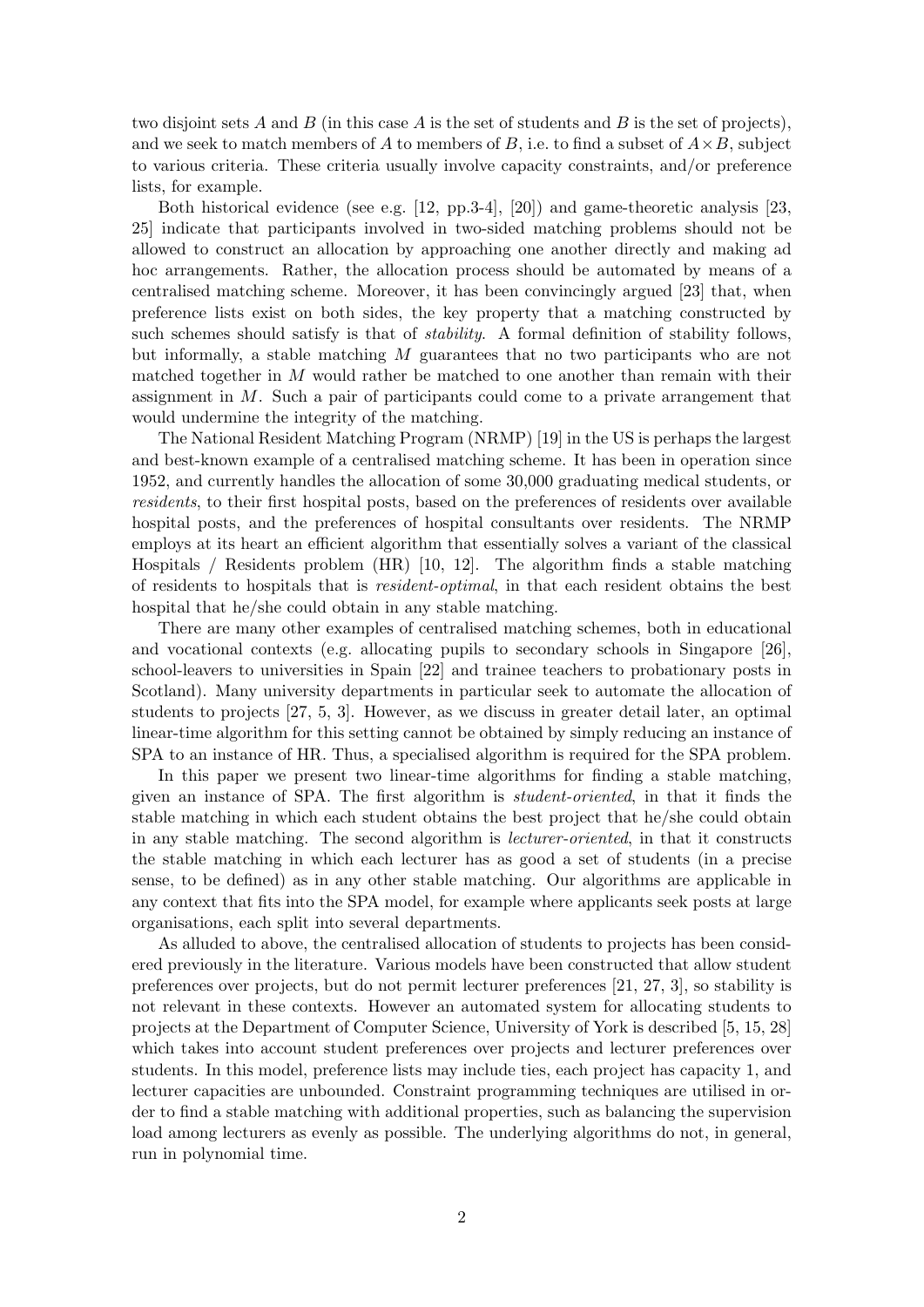| Student preferences                                                                      |  |  |  | Lecturer preferences |  |                                                                                    |  |  |  |  |  |  |                                                                                                                      |
|------------------------------------------------------------------------------------------|--|--|--|----------------------|--|------------------------------------------------------------------------------------|--|--|--|--|--|--|----------------------------------------------------------------------------------------------------------------------|
| $s_1: p_1 p_7$<br>$s_2: p_1 p_2 p_3 p_4 p_5 p_6$<br>$s_3: p_2 p_1 p_4$                   |  |  |  |                      |  | $l_1: s_7 s_4 s_1 s_3 s_2 s_5 s_6$<br>$l_2: s_3 s_2 s_6 s_7 s_5$<br>$l_3: s_1 s_7$ |  |  |  |  |  |  | $l_1$ offers $p_1, p_2, p_3$<br>$l_2$ offers $p_4, p_5, p_6$<br>$l_3$ offers $p_7, p_8$                              |
| $s_4: p_2$<br>$s_5: p_1 p_2 p_3 p_4$<br>$s_6: p_2 p_3 p_4 p_5 p_6$<br>$s_7: p_5 p_3 p_8$ |  |  |  |                      |  |                                                                                    |  |  |  |  |  |  | Project capacities: $c_1 = 2, c_i = 1 \ (2 \leq i \leq 8)$<br>Lecturer capacities: $d_1 = 3$ , $d_2 = 2$ , $d_3 = 2$ |

Figure 1: An instance of the Student-Project Allocation problem.

The remainder of this paper is structured as follows. In Section 2, a formal definition of the SPA problem is given, followed by some consequences of this definition and a discussion of relationships between SPA and existing models in the literature. Then, in Section 3, the student-oriented algorithm for SPA is presented, together with correctness proofs and an analysis of its complexity. In Section 4 we present some properties of the set of stable matchings in a given SPA instance and consider the issue of load balancing students among lecturers. Then in Section 5, we give the lecturer-oriented algorithm, also establishing its correctness and time complexity. Finally, Section 6 contains a discussion of the SPA problem model considered in this paper, and also presents some open problems.

# 2 The Student-Project Allocation problem model

#### 2.1 Definition of the Student-Project Allocation problem

An instance of the *Student-Project Allocation problem* (SPA) may be defined as follows. Let  $S = \{s_1, s_2, \ldots, s_n\}$  be a set of students, let  $P = \{p_1, p_2, \ldots, p_m\}$  be a set of projects, and let  $L = \{l_1, l_2, \ldots, l_q\}$  be a set of *lecturers*. Each student  $s_i$  supplies a preference list, ranking a subset of P in strict order. If project  $p_j$  appears on  $s_i$ 's preference list, we say that  $s_i$  finds  $p_j$  acceptable. Denote by  $A_i$  the set of projects that  $s_i$  finds acceptable.

Each lecturer  $l_k$  offers a non-empty set of projects  $P_k$ , where  $P_1, P_2, \ldots, P_q$  partitions P. Let  $B_k = \{s_i \in S : P_k \cap A_i \neq \emptyset\}$  (i.e.  $B_k$  is the set of students who find acceptable a project offered by  $l_k$ ). Lecturer  $l_k$  supplies a preference list, denoted by  $\mathcal{L}_k$ , ranking  $B_k$  in strict order. For any  $p_j \in P_k$ , we denote by  $\mathcal{L}_k^j$  $\frac{d}{dx}$  the projected preference list of  $l_k$  for  $p_j$  – this is obtained from  $\mathcal{L}_k$  by deleting those students who do not find  $p_j$  acceptable. In this way, the ranking of  $\mathcal{L}^j_k$  $\mathcal{L}_k$  is inherited from  $\mathcal{L}_k$ . Also,  $l_k$  has a capacity constraint  $d_k$ , indicating the maximum number of students that he/she is willing to supervise. Similarly, each project  $p_i$  carries a capacity constraint  $c_i$ , indicating the maximum number of students that could be assigned to  $p_j$ . We assume that  $\max\{c_j : p_j \in P_k\} \le d_k \le \sum\{c_j : p_j \in P_k\}.$ 

An example SPA instance is shown in Figure 1. Here the set of students is  $S =$  $\{s_1, s_2, \ldots, s_7\}$ , the set of projects is  $P = \{p_1, p_2, \ldots, p_8\}$  and the set of lecturers is  $L =$  $\{l_1, l_2, l_3\}.$  As an example, the projected preference list of  $l_1$  for  $p_1$  comprises  $s_1, s_3, s_2,$  $s_5$ , ranked in that order.

An *assignment* M is a subset of  $S \times P$  such that:

- 1.  $(s_i, p_j) \in M$  implies that  $p_j \in A_i$  (i.e.  $s_i$  finds  $p_j$  acceptable).
- 2. For each student  $s_i \in S$ ,  $|\{(s_i, p_j) \in M : p_j \in P\}| \leq 1$ .

If  $(s_i, p_j) \in M$ , we say that  $s_i$  is assigned to  $p_j$ , and  $p_j$  is assigned  $s_i$ . Hence Condition 2 states that each student is assigned to at most one project in  $M$ . For notational con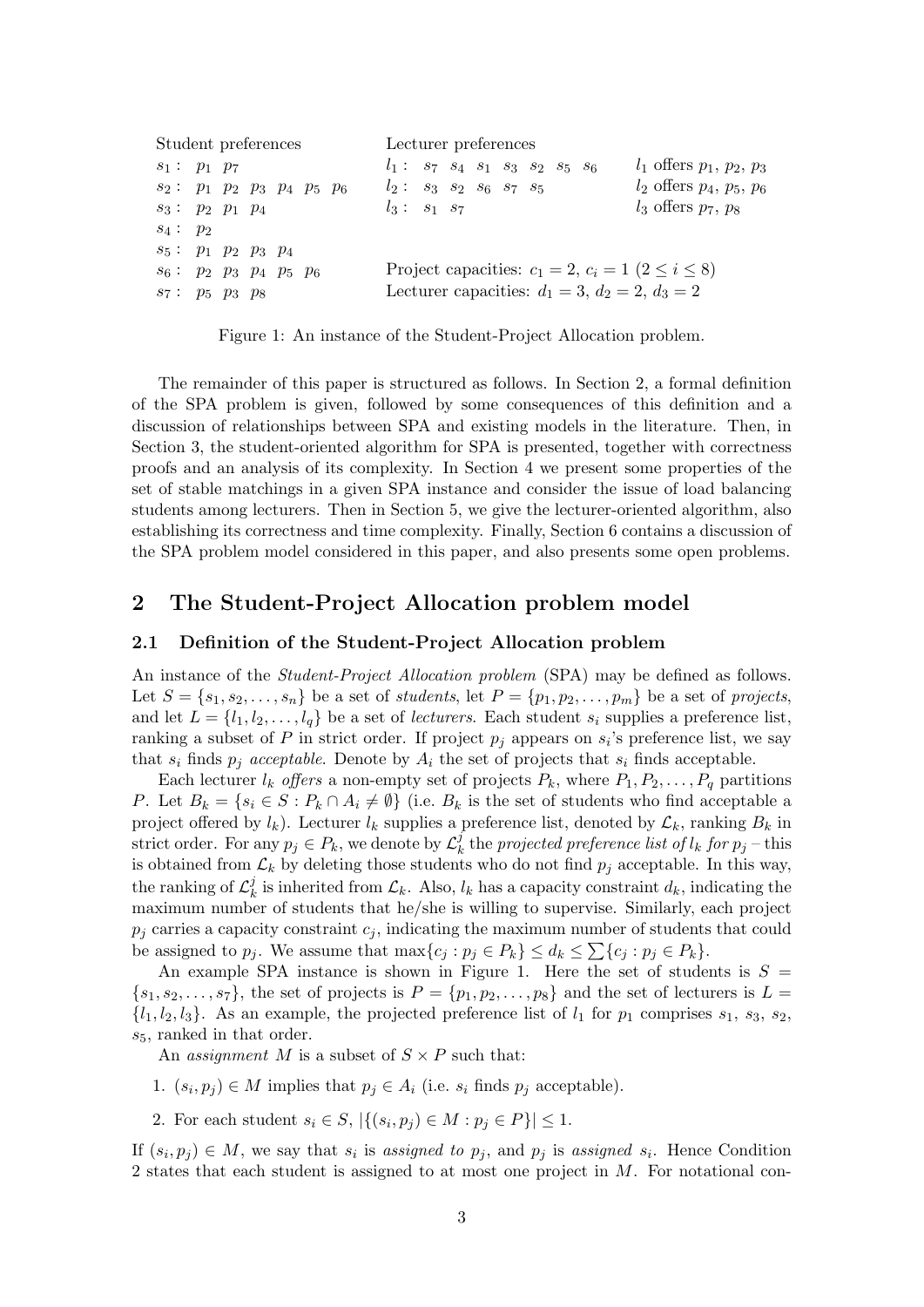venience, if  $s_i$  is assigned in M to  $p_j$ , we may also say that  $s_i$  is assigned to  $l_k$ , and  $l_k$  is assigned  $s_i$ , where  $p_j \in P_k$ .

For any student  $s_i \in S$ , if  $s_i$  is assigned in M to some project  $p_j$ , we let  $M(s_i)$  denote  $p_j$ ; otherwise we say that  $s_i$  is unassigned in M. For any project  $p_j \in P$ , we denote by  $M(p_j)$  the set of students assigned to  $p_j$  in M. Project  $p_j$  is under-subscribed, full or *over-subscribed* according as  $|M(p_i)|$  is less than, equal to, or greater than  $c_i$ , respectively. Similarly, for any lecturer  $l_k \in L$ , we denote by  $M(l_k)$  the set of students assigned to  $l_k$ in M. Lecturer  $l_k$  is under-subscribed, full or over-subscribed according as  $|M(l_k)|$  is less than, equal to, or greater than  $d_k$  respectively.

A matching M is an assignment such that:

- 3. For each project  $p_i \in P$ ,  $|M(p_i)| \leq c_i$ .
- 4. For each lecturer  $l_k \in L$ ,  $|M(l_k)| \leq d_k$ .

Hence Condition 3 stipulates that  $p_j$  is assigned at most  $c_j$  students in M, whilst Condition 4 requires that  $l_k$  is assigned at most  $d_k$  students in M.

A (student, project) pair  $(s_i, p_j) \in (S \times P) \backslash M$  blocks a matching M if:

- 1.  $p_i \in A_i$  (i.e.  $s_i$  finds  $p_i$  acceptable).
- 2. Either  $s_i$  is unassigned in M, or  $s_i$  prefers  $p_j$  to  $M(s_i)$ .
- 3. Either
	- (a)  $p_j$  is under-subscribed and  $l_k$  is under-subscribed, or
	- (b)  $p_j$  is under-subscribed,  $l_k$  is full, and either  $s_i \in M(l_k)$  or  $l_k$  prefers  $s_i$  to the worst student in  $M(l_k)$ , or
	- (c)  $p_i$  is full and  $l_k$  prefers  $s_i$  to the worst student in  $M(p_i)$ ,

where  $l_k$  is the lecturer who offers  $p_j$ .

We call  $(s_i, p_j)$  a blocking pair of M. A matching is stable if it admits no blocking pair.

#### 2.2 Consequences of the SPA problem definition

Our blocking pair definition in this paper attempts to encapsulate the various practical scenarios in which  $s_i$  and  $l_k$  could both simultaneously improve relative to M by permitting an assignment between  $s_i$  and  $p_j$ . For this to occur,  $s_i$  must find  $p_j$  acceptable (Condition 1), and either be unassigned in M or prefer  $p_i$  to  $M(s_i)$  (Condition 2). We now consider  $l_k$ 's perspective. In Condition 3(a),  $l_k$  will co-operate if there was already a free place for  $s_i$ . Similarly, in Condition 3(b), if  $l_k$  is full and  $s_i$  was already assigned in M to a project offered by  $l_k$ , then  $l_k$  agrees to the switch since the total number of students assigned to  $l_k$ remains the same, and  $p_j$  has room for  $s_i$ . Alternatively, if  $l_k$  is full and  $s_i$  was not already assigned in M to a project offered by  $l_k$ , then  $l_k$  cannot take on  $s_i$  without first rejecting some student assigned to  $l_k$ . Lecturer  $l_k$  would only agree to this switch if he/she prefers  $s_i$  to the worst student assigned to  $l_k$  in M, and project  $p_j$  has room for  $s_i$ . Finally, we consider Condition 3(c). If  $p_j$  is full, then  $l_k$  cannot take on  $s_i$  without first rejecting some student assigned to  $p_i$ . Lecturer  $l_k$  would only agree to this switch if he/she prefers  $s_i$  to the worst student assigned to  $p_j$  in M. Notice that if  $s_i$  was already assigned in M to a project offered by  $l_k$ , then the number of students assigned to  $l_k$  would decrease by 1 after the switch; we revisit this point in Section 6.1.

We remark that HR is a special case of SPA in which  $m = q$ ,  $c_i = d_i$  and  $P_i =$  ${p_i}$   $(1 \leq j \leq m)$ . Essentially the projects and lecturers are indistinguishable in this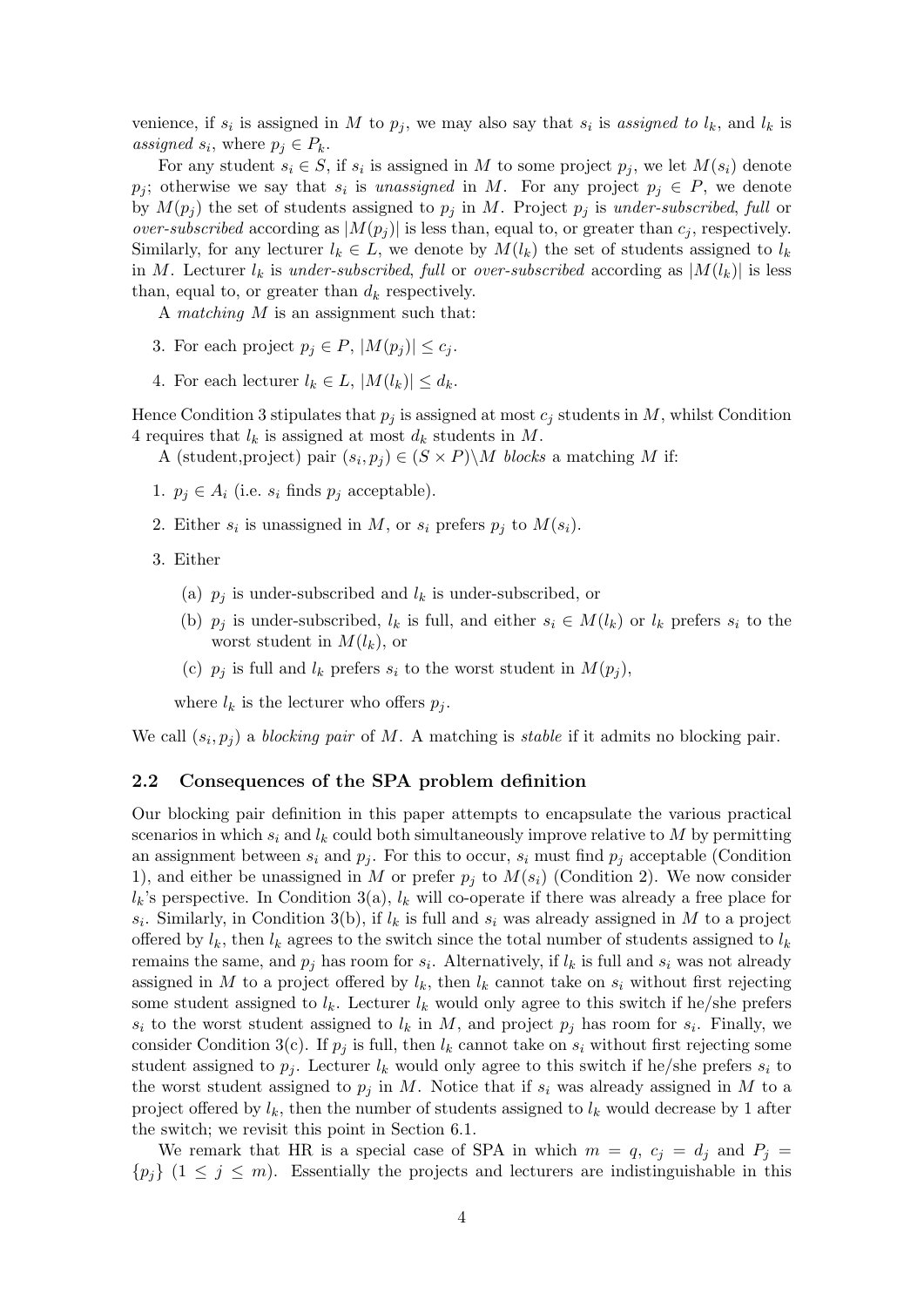case. In the HR setting, lecturers / projects are referred to as hospitals, and students are referred to as residents. Linear-time algorithms are known for finding a stable matching, given an instance of HR. The resident-oriented algorithm [12, Section 1.6.3] finds the resident-optimal stable matching, in which each assigned resident is assigned to the best hospital that he/she could obtain in any stable matching, whilst each unassigned resident is unassigned in every stable matching. On the other hand, the hospital-oriented algorithm [12, Section 1.6.2] finds the hospital-optimal stable matching M. Such a matching M satisfies the property that there is no stable matching  $M'$  and hospital h for which h prefers a resident in  $M'(h)\backslash M(h)$  to the worst resident in  $M(h)$ .

The set of stable matchings in a given instance of HR satisfy several interesting properties that together form the Rural Hospitals Theorem [12, Theorem 1.6.4].

#### Theorem 2.1 (Rural Hospitals) For a given instance of HR, the following holds.

- (i) Each hospital is assigned the same number of residents in all stable matchings [11].
- (ii) Exactly the same set of residents are unassigned in all stable matchings [11].
- (iii) Any hospital that is under-subscribed in one stable matching is assigned precisely the same set of residents in all stable matchings [24].

In Section 4, we generalise parts of the Rural Hospitals Theorem to the SPA case, although as we demonstrate, not all of the above properties carry over to SPA.

It is worth drawing attention to a special case of HR (and hence of SPA). This is the classical Stable Marriage problem with Incomplete lists (SMI), where  $c_j = 1$  ( $1 \le j \le m$ ) [10], [12, Section 1.4.2]. In this setting, residents are referred to as men and hospitals are referred to as women. There exists a reduction from HR to SMI using the method of 'cloning' hospitals. That is, replace each hospital  $h_i$ , of capacity  $c_i$ , with  $c_i$  women, denoted by  $h_j^1, h_j^2, \ldots, h_j^{c_j}$ . The preference list of  $h_j^k$  is identical to the preference list of  $h_j$ . Any occurrence of  $h_j$  in a resident's preference list should be replaced by  $h_j^1, h_j^2, \ldots, h_j^{c_j}$ in that order. Hence in theory, the Gale/Shapley algorithm for SMI [12, Section 1.4.2] could be used to solve an HR instance. However in practice direct algorithms are applied to HR instances [12, Section 1.6], because the cloning technique increases the number of hospitals (women) in a given HR instance by a potentially significant factor of  $C/m$ , where  $C = \sum_{j=1}^{m} c_j$ .

On the other hand there is no straightforward reduction involving cloning from an instance of SPA to an instance of HR, due to the projects and lecturers being distinct entities, each having capacity constraints. Even if such a reduction were possible, again it would typically increase the number of lecturers (hospitals) by a significant factor. This justifies the approach of this paper, in which we consider direct algorithms for SPA.

The two algorithms that we present are generalisations of the resident-oriented and hospital-oriented algorithms for HR. The running time of each algorithm is  $O(\lambda)$ , where  $\lambda$ is the total length of the input preference lists, and hence is linear in the size of the problem instance. This time complexity is optimal, since the Stable Marriage problem  $(SM)$  – the special case of SMI in which  $m = n$  and each man finds every woman acceptable – is a special case of SPA. A lower bound of  $\Omega(\lambda)$  is known for SM [18], and hence this also applies to SPA.

#### 2.3 Related models in the literature

We now consider similarities between the SPA problem model and existing models for two-sided matching problems that have been proposed in the literature.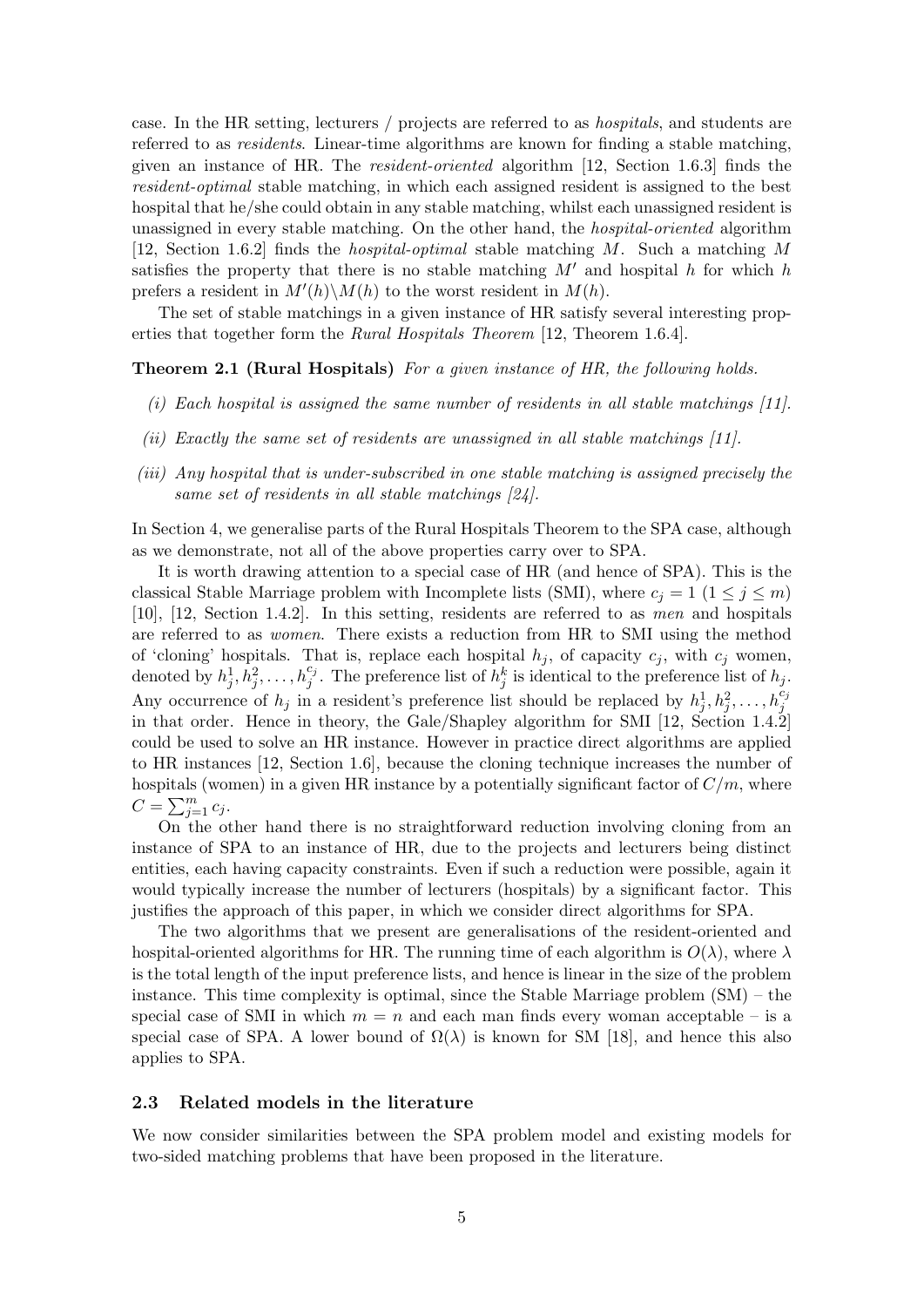Recently Fleiner [7, 8] developed a matroid-theoretic characterisation of stable matchings in bipartite matching models. This is based on imposing two ordered partition matroids,  $\mathcal{M}_A$ ,  $\mathcal{M}_B$ , one on each side of a bipartite graph G. A matching is an independent set that is common to both  $\mathcal{M}_A$  and  $\mathcal{M}_B$ . Moreover a stable matching corresponds to an  $\mathcal{M}_A\mathcal{M}_B$ -kernel, and it is shown that such a structure is bound to exist [7, 8]. Fleiner [9] noted that the SPA problem model may be included in this characterisation by imposing a student matroid as a partition matroid, and a lecturer matroid as the truncation of a direct sum of uniform matroids (thus ensuring that all project and lecturer capacities are satisfied). Here the vertices on one side of G correspond to students, the vertices on the other side correspond to lecturers, and the edges correspond to acceptable (student,project) pairs (so that  $G$  is in general a multigraph).

Also Eguchi et al. [6] formulated a model for two-sided matching problems in which preferences are based on  $M^{\sharp}$ -concave functions, which arise in discrete convex analysis. They gave an algorithm for finding a stable matching in such a context, however the algorithm does not, in general, run in polynomial time for an arbitrary  $M^{\sharp}$ -concave function. Their model includes the possibility of capacities and multiple partners; moreover since linear orders gives rise to  $M^{\natural}$ -concave functions, it follows that the model of Eguchi et al. [6] includes SPA as a special case.

Our approach in this paper is to give specialised linear-time algorithms for SPA. As the algorithms are described directly in terms of the SPA problem model, they should be more intuitive and easier to implement in practical applications. Also, some structural and optimality properties of the SPA problem model are derived (see Theorems 3.5, 4.1 and 5.5) which do not necessarily hold in the more general models mentioned.

# 3 Student-oriented algorithm for SPA

#### 3.1 Overview of Algorithm SPA-student

We now present our first algorithm for SPA, starting with an overview of its operation. The student-oriented algorithm for an instance of SPA involves a sequence of *apply* operations (i.e. students apply to projects). An apply operation is similar to a proposal in the context of the Gale/Shapley algorithm for SM [10]. These operations lead to provisional assignments between students, projects and lecturers; such assignments can subsequently be broken during the algorithm's execution. Also, throughout the execution, entries are possibly deleted from the preference lists of students, and from the projected preference lists of lecturers. We use the abbreviation *delete*  $(s_i, p_j)$  to denote the operation of deleting  $p_j$  from the preference list of  $s_i$ , and deleting  $s_i$  from  $\mathcal{L}_k^j$  $\mathcal{L}_k^j$ , where  $\mathcal{L}_k$  is the lecturer who offers  $p_j$ .

Initially all students are free, and all projects and lecturers are totally unsubscribed. As long as there is some student  $s_i$  who is free and who has a non-empty list,  $s_i$  applies to the first project  $p_j$  on his/her list. We let  $l_k$  be the lecturer who offers  $p_j$ . Immediately,  $s_i$  becomes provisionally assigned to  $p_j$  (and to  $l_k$ ).

If  $p_i$  is over-subscribed, then  $l_k$  rejects the worst student  $s_r$  assigned to  $p_i$ . The pair  $(s_r, p_i)$  will be deleted by the subsequent conditional that tests for  $p_i$  being full. Similarly, if  $l_k$  is over-subscribed, then  $l_k$  rejects his/her worst assigned student  $s_r$ . The pair  $(s_r, p_t)$ will be deleted by either of the two subsequent conditionals, where  $p_t$  was the project most recently assigned  $s_r$ .

Regardless of whether any rejections occurred as a result of the two situations described in the previous paragraph, we have two further (possibly non-disjoint) cases in which deletions may occur. If  $p_j$  is full, we let  $s_r$  be the worst student assigned to  $p_j$  (according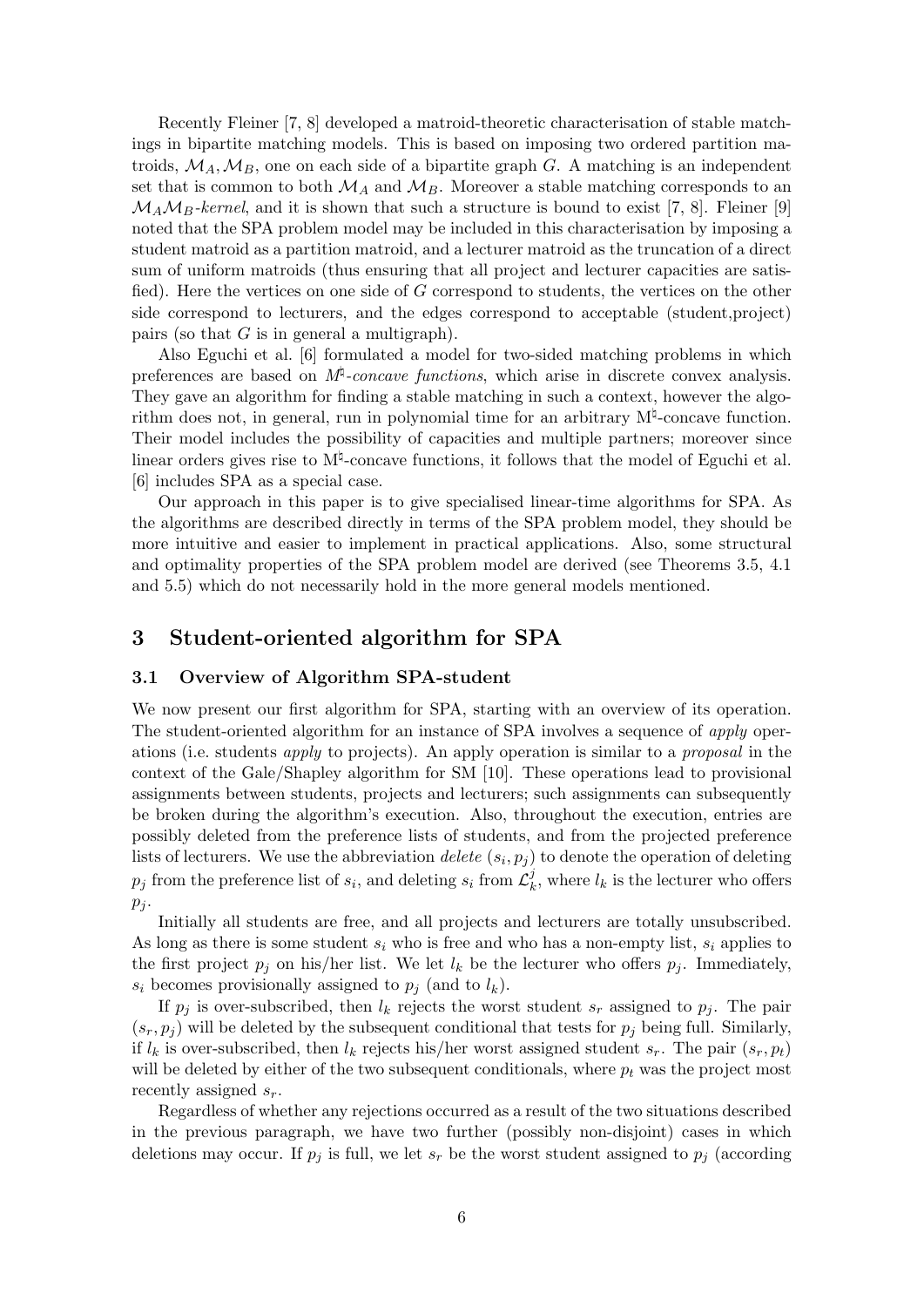$SPA-student(I)$  { assign each student to be free; assign each project and lecturer to be totally unsubscribed; while (some student  $s_i$  is free and  $s_i$  has a non-empty list) {  $p_j$  = first project on  $s_i$ 's list;  $l_k =$  lecturer who offers  $p_i$ ; /\*  $s_i$  applies to  $p_i$  \*/ provisionally assign  $s_i$  to  $p_j$ ;  $/$ \* and to  $l_k$  \*/ **if**  $(p_i$  is over-subscribed) {  $s_r$  = worst student assigned to  $p_i$ ;  $\frac{j}{k}$  \*/ break provisional assignment between  $s_r$  and  $p_i$ ; } else if  $(l_k$  is over-subscribed) {  $s_r$  = worst student assigned to  $l_k$ ;  $p_t$  = project assigned  $s_r$ ; break provisional assignment between  $s_r$  and  $p_t$ ; } **if**  $(p_i$  is full) {  $s_r$  = worst student assigned to  $p_i$ ;  $\frac{j}{k}$  \*/ for (each successor  $s_t$  of  $s_r$  on  $\mathcal{L}_k^j$ ) delete  $(s_t, p_i)$ ; } **if**  $(l_k$  is full) {  $s_r$  = worst student assigned to  $l_k$ ; for (each successor  $s_t$  of  $s_r$  on  $\mathcal{L}_k$ ) for (each project  $p_u \in P_k \cap A_t$ ) delete  $(s_t, p_u);$ } } return  $\{(s_i, p_j) \in S \times P : s_i \text{ is provisionally assigned to } p_j\};$ 



to  $\mathcal{L}^j_k$  $\boldsymbol{h}_k^j)$  and delete  $(s_t, p_j)$  for each successor  $s_t$  of  $s_r$  on  $\mathcal{L}_k^j$  $\frac{J}{k}$ . Similarly if  $l_k$  is full, we let  $s_r$ be the worst student assigned to  $l_k$ , and delete  $(s_t, p_u)$  for each successor  $s_t$  of  $s_r$  on  $\mathcal{L}_k$ , and for each project  $p_u$  offered by  $l_k$  that  $s_t$  finds acceptable.

The algorithm is described in pseudocode form in Figure 2 as Algorithm SPA-student. We will prove that, once the main loop terminates, the assigned pairs constitute the stable matching that is simultaneously best-possible for all students.

#### 3.2 Correctness of Algorithm SPA-student

}

The correctness of the algorithm, together with the optimality property of the constructed matching, may be established by the following sequence of lemmas.

Lemma 3.1 Algorithm SPA-student terminates with a matching.

*Proof:* Each loop iteration involves a free student  $s_i$  applying to the first project  $p_i$  on his/her preference list. No student can apply to the same project twice, since, for example, once  $s_i$  is freed from  $p_j$ , the pair  $(s_i, p_j)$  is deleted. The total number of iterations is therefore bounded by the overall length of the student preference lists. Finally, it is clear that, once the main loop terminates, the assigned pairs constitute a matching.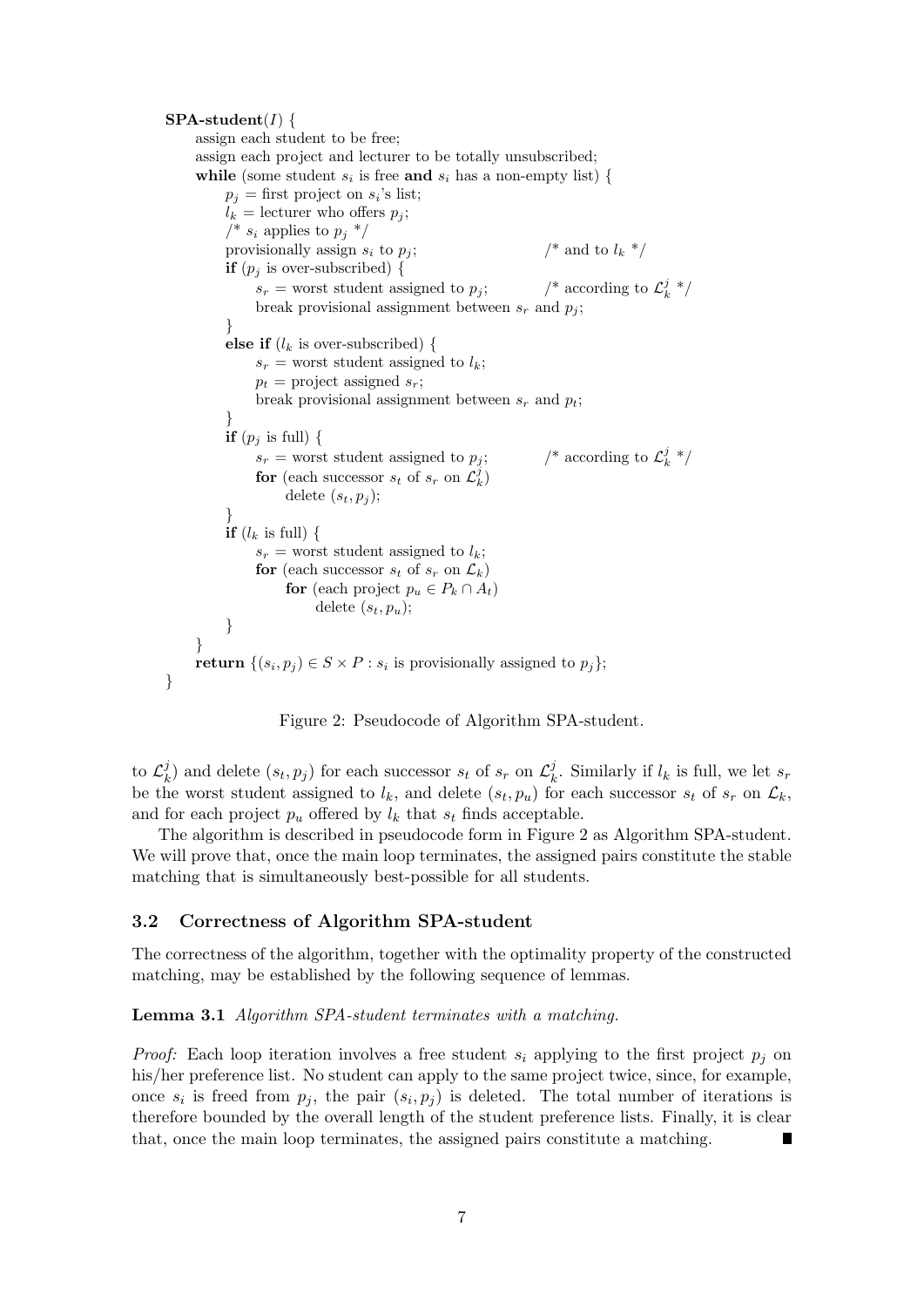### Lemma 3.2 No pair deleted during an execution of Algorithm SPA-student can block the constructed matching.

*Proof:* Let E be an arbitrary execution of the algorithm in which some pair  $(s_i, p_j)$  is deleted. Suppose for a contradiction that  $(s_i, p_j)$  blocks M, the matching generated by E. Now  $(s_i, p_j)$  is deleted in E because either (i)  $p_j$  becomes full, or (ii)  $l_k$  becomes full, where  $l_k$  is the lecturer offering  $p_j$ . We will show that in Case (i),  $(s_i, p_j)$  fails (a), (b) and (c) of Condition 3 of a blocking pair. Case (ii) is easier:  $(s_i, p_j)$  cannot block M, since once full, a lecturer never becomes under-subscribed, and is only ever assigned more preferable students. We now deal with Case (i), and further consider the three sub-cases of Condition 3 of a blocking pair.

- (a)  $p_i$  is under-subscribed and  $l_k$  is under-subscribed. Condition (a) requires that  $p_j$  subsequently becomes under-subscribed – something that can only happen if  $l_k$  becomes over-subscribed and one of his/her assignments involving  $p_i$  is broken. However, it is not possible for  $l_k$  to subsequently become under-subscribed, contradicting the first clause of Condition (a).
- (b)  $p_i$  is under-subscribed,  $l_k$  is full, and either  $s_i \in M(l_k)$  or  $l_k$  prefers  $s_i$  to the worst student s' in  $M(l_k)$ . Condition (b) requires that  $p_j$  becomes under-subscribed at some point after the deletion of  $(s_i, p_j)$ . Let  $(s_i, p_j)$  be the pair whose deletion by the over-subscribed  $l_k$ results in  $p_j$  becoming under-subscribed. Now  $l_k$  prefers s to  $s_i$ , and by Condition (b),  $l_k$  either prefers  $s_i$  to  $s'$ , or  $s_i = s'$ . It follows then that  $l_k$  prefers s to  $s'$ , and so, immediately after  $(s, p_j)$  is deleted, the algorithm will ensure that  $(s', M(s'))$  is also deleted. This is a contradiction, since  $M$  is a matching of undeleted pairs.
- (c)  $p_j$  is full and  $l_k$  prefers  $s_i$  to the worst student s' in  $M(p_j)$ . Condition (c) gives us that  $l_k$  prefers  $s_i$  to  $s'$ , and since  $(s_i, p_j)$  is deleted,  $(s', p_j)$ must also be deleted. This is a contradiction, since  $M$  is a matching of undeleted pairs.

#### Lemma 3.3 Algorithm SPA-student generates a stable matching.

*Proof:* By Lemma 3.1, let M be the matching generated by an arbitrary execution E of the algorithm, and let  $(s_i, p_j)$  be any pair blocking M. We will show that  $(s_i, p_j)$  must be deleted in  $E$ , thereby contradicting Lemma 3.2. For, suppose not. Then  $s_i$  must be assigned to some project  $M(s_i) \neq p_j$ , for otherwise  $s_i$  is free with a non-empty preference list (containing  $p_i$ ), thereby contradicting the fact that the algorithm terminates. Now when  $s_i$  applies to  $M(s_i)$ ,  $M(s_i)$  is the first project on his/her list. Hence,  $(s_i, p_j)$  must be deleted, since for  $(s_i, p_j)$  to block M,  $s_i$  must prefer  $p_j$  to  $M(s_i)$ .

For a given instance of SPA, we define a *stable pair* to be a (student, project) pair that belongs to some stable matching. The next lemma shows that Algorithm SPA-student never deletes a stable pair.

#### Lemma 3.4 No stable pair is deleted during an execution of Algorithm SPA-student.

*Proof:* Suppose for a contradiction that  $(s_i, p_j)$  is the first stable pair deleted during an arbitrary execution  $E$  of the algorithm. Let  $M$  be the matching immediately after the deletion in E, and let M' be any stable matching containing  $(s_i, p_j)$ . Now  $(s_i, p_j)$  is deleted in E because either (i)  $p_i$  becomes full, or (ii)  $l_k$  becomes full, where  $l_k$  is the lecturer offering  $p_i$ . We consider each case in turn.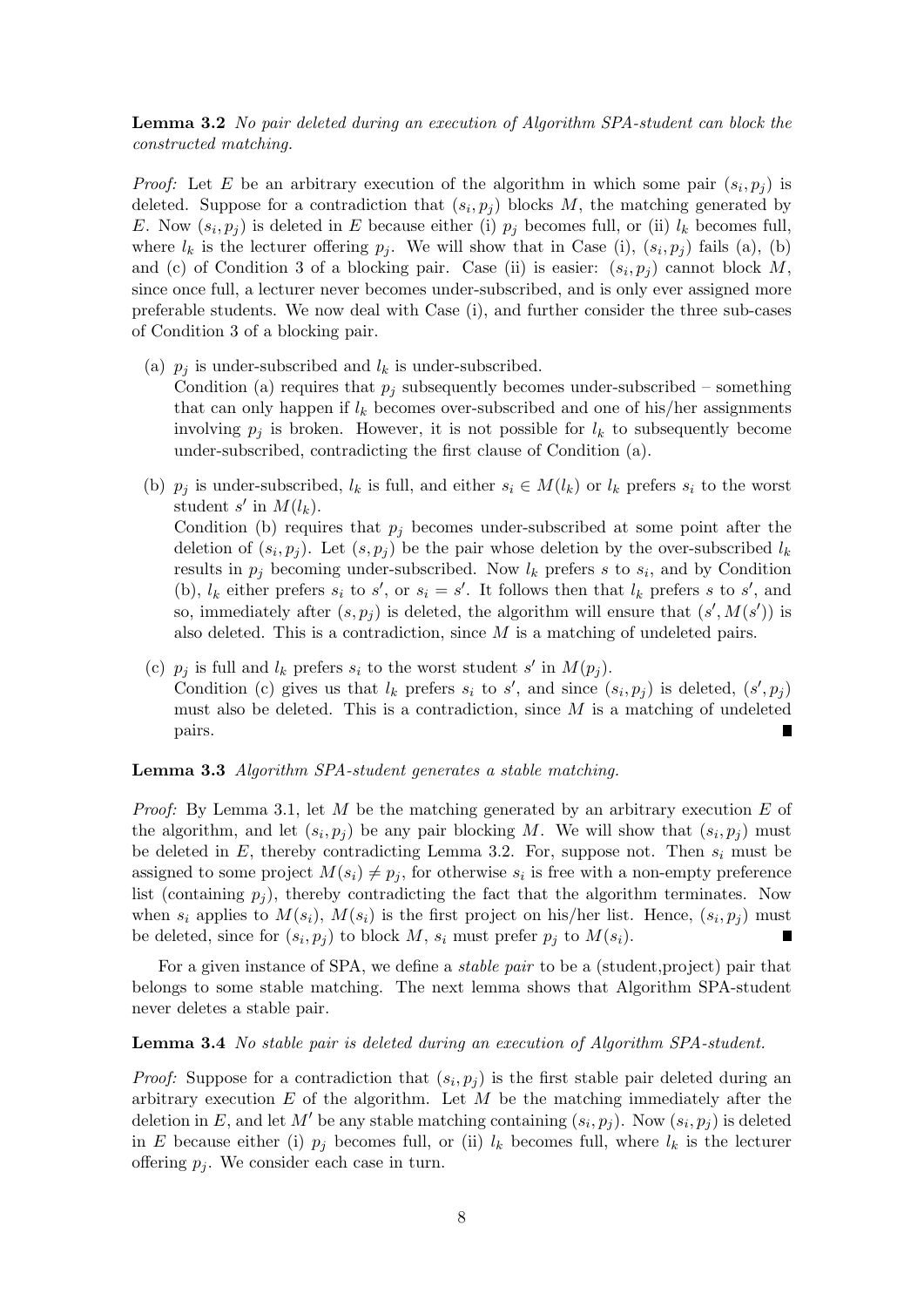(i) Suppose that  $(s_i, p_j)$  is deleted because  $p_j$  becomes full during E. Immediately after the deletion,  $p_j$  is full, and  $l_k$  prefers all students in  $M(p_j)$  to  $s_i$ . Now,  $s_i \in$  $M'(p_j)\backslash M(p_j)$ , and since  $p_j$  is full in M, there must be some  $s \in M(p_j)\backslash M'(p_j)$ . We will show that  $(s, p_j)$  forms a blocking pair, contradicting the stability of  $M'$ .

Firstly, since  $(s_i, p_j)$  is the first stable pair deleted in E, s prefers  $p_j$  to any of his/her stable partners (except possibly for  $p_j$  itself). Additionally, since  $(s_i, p_j) \in M'$  and  $l_k$  prefers s to  $s_i$ , it follows that  $l_k$  prefers s to both the worst student in  $M'(p_j)$  and  $M'(l_k)$ . Clearly then, for any combination of  $l_k$  and  $p_j$  being full or under-subscribed,  $(s, p_j)$  satisfies all the conditions to block M'.

(ii) Suppose that  $(s_i, p_j)$  is deleted because  $l_k$  becomes full during E. Immediately after the deletion,  $l_k$  is full, and  $l_k$  prefers all students in  $M(l_k)$  to  $s_i$ . We consider two cases:  $|M'(p_j)| > |M(p_j)|$  and  $|M'(p_j)| \le |M(p_j)|$ .

Suppose firstly that  $|M'(p_j)| > |M(p_j)|$ . Since  $l_k$  is full in M, there must be some project  $p \in P_k \setminus \{p_j\}$  such that  $|M'(p)| < |M(p)|$ . We remark that p is therefore under-subscribed in M'. Now let s be any student in  $M(p)\setminus M'(p)$ . Since  $(s_i, p_j)$ is the first stable pair deleted, s prefers  $p$  to any of his/her stable partners (except possibly for p itself). Also,  $l_k$  prefers s to  $s_i$ , and hence to the worst student in  $M'(l_k)$ . So, in either case that  $l_k$  is full or under-subscribed,  $(s, p)$  blocks  $M'$ .

Now suppose that  $|M'(p_j)| \leq |M(p_j)|$ . Then since  $(s_i, p_j) \notin M$ , there is some  $s \neq s_i \in M(p_j) \backslash M'(p_j)$ . Now  $p_j$  is under-subscribed in M, for otherwise  $(s_i, p_j)$  is deleted because  $p_j$  becomes full, contradicting the assumption that deletion occurs because  $l_k$  becomes full. Therefore,  $p_j$  is under-subscribed in M'. As above, s prefers  $p_j$  to any of his/her stable partners (except possibly for  $p_j$  itself), since  $(s_i, p_j)$  is the first stable pair deleted. Also,  $l_k$  prefers s to  $s_i$ , and hence to the worst student in  $M'(l_k)$ . So, in either case that  $l_k$  is full or under-subscribed,  $(s, p_j)$  blocks  $M'$ .

The following theorem collects together Lemmas 3.1-3.4.

Theorem 3.5 For a given instance of SPA, any execution of Algorithm SPA-student constructs the stable matching in which each assigned student is assigned to the best project that he/she could obtain in any stable matching, whilst each unassigned student is unassigned in any stable matching.

*Proof:* By Lemma 3.3, let M be the stable matching generated by an arbitrary execution E of the algorithm. In  $M$ , each student is assigned to the first project on his/her reduced preference list, if any. Also, by Lemma 3.4, no stable pair is deleted during  $E$ . It follows then that in  $M$ , each assigned student is assigned to the best project that he/she could obtain in any stable matching, whilst any unassigned student is unassigned in any stable matching.

Given the optimality property established by Theorem 3.5, we define the stable matching returned by Algorithm SPA-student to be the student-optimal stable matching. For example, in the SPA instance given by Figure 1, the student-optimal stable matching is  $\{(s_1, p_1), (s_2, p_5), (s_3, p_4), (s_4, p_2), (s_7, p_3)\}.$ 

In the next subsection, we show how to implement Algorithm SPA-student so that it runs in linear time.

#### 3.3 Analysis of Algorithm SPA-student

The algorithm's time complexity depends on how efficiently we can execute 'apply' operations and deletions, each of which occur at most once for any (student, project) pair.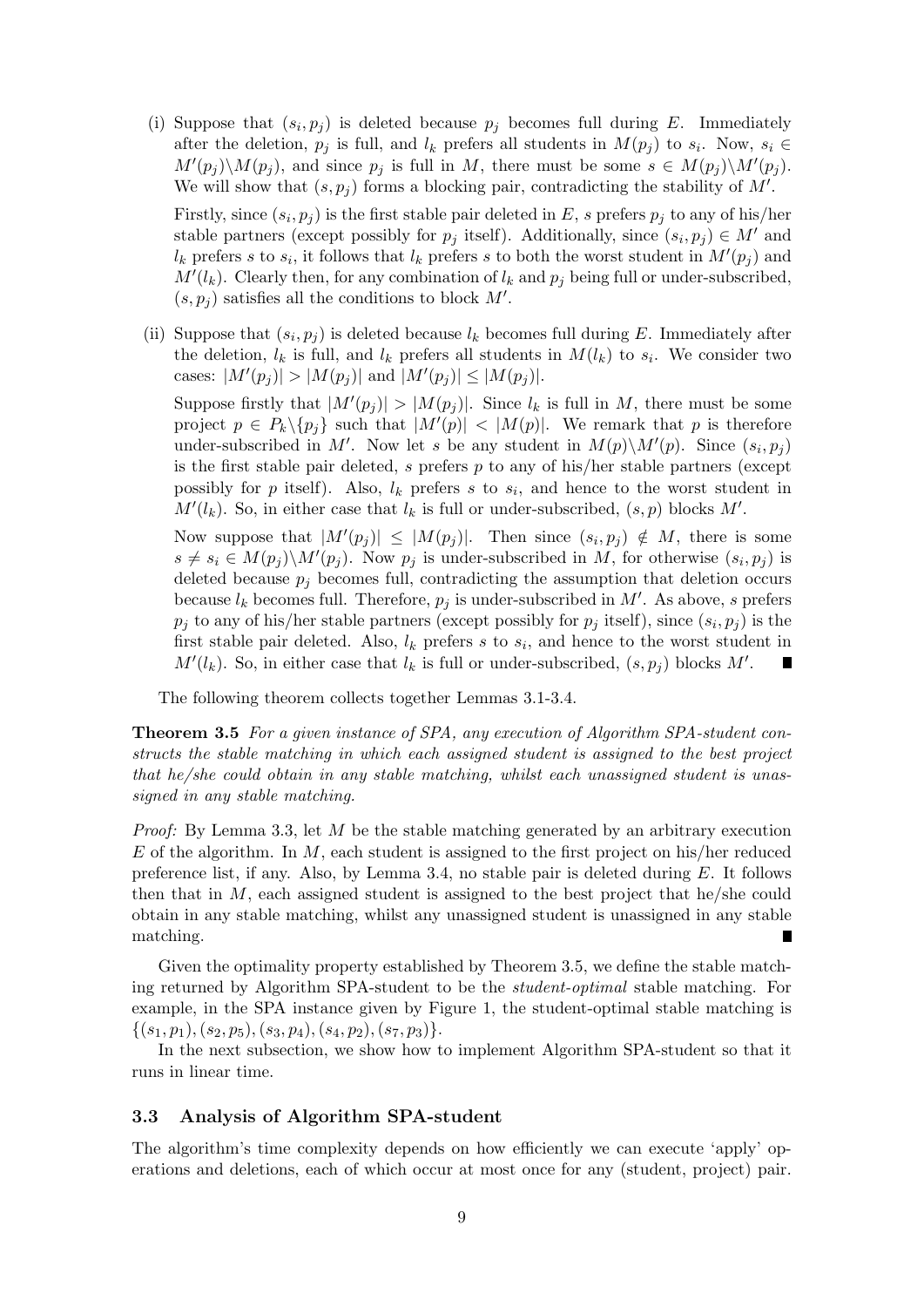It turns out that both operations can be implemented to run in constant time, giving an overall time complexity of  $\Theta(\lambda)$ , where  $\lambda$  is the total length of all the preference lists. We briefly outline the non-trivial aspects of such an implementation.

For each student  $s_i$ , build an array,  $rank_{s_i}$ , where  $rank_{s_i}(p_j)$  is the index of project  $p_j$ in  $s_i$ 's preference list. Represent  $s_i$ 's preference list by embedding doubly linked lists in an array, preference<sub>s<sub>i</sub></sub>. For each project  $p_j \in A_i$ , preference<sub>s<sub>i</sub></sub> $(\text{rank}_{s_i}(p_j))$  stores the list node containing  $p_i$ . This node contains two next pointers (and two previous pointers) – one to the next project in  $s_i$ 's list (after deletions, this project may not be located at the next array position), and another pointer to the next project  $p'$  in  $s_i$ 's list, where  $p'$  and  $p_j$  are both offered by the same lecturer. Construct this list by traversing through  $s_i$ 's preference list, using a temporary array to record the last project in the list offered by each lecturer. Use virtual initialisation (described in [4, p.149]) for these arrays, since the overall  $\Theta(nq)$ initialisation cost may be super-linear in  $\lambda$ . Clearly, using these data structures, we can find and delete a project from a given student in constant time, as well as efficiently delete all projects offered by a given lecturer.

Represent each lecturer  $l_k$ 's preference list  $\mathcal{L}_k$  by an array  $preference_{l_k}$ , with an additional pointer,  $last_{l_k}$ . Initially,  $last_{l_k}$  stores the index of the last position in  $preference_{l_k}$ . However, once  $l_k$  is full, make  $last_{l_k}$  equivalent to  $l_k$ 's worst assigned student through the following method. Perform a backward linear traversal through  $\mathit{preference}_{l_k}$ , starting at  $last_{l_k}$ , and continuing until  $l_k$ 's worst assigned student is encountered (each student stores a pointer to their assigned project, or a special null value if unassigned). All but the last student on this traversal must be deleted, and so the cost of the traversal may be attributed to the cost of the deletions in the student preference lists.

For each project  $p_j$  offered by  $l_k$ , construct a preference array corresponding to  $\mathcal{L}^j_k$  $\frac{j}{k}$ . These project preference arrays are used in much the same way as the lecturer preference array, with one exception. When a lecturer  $l_k$  becomes over-subscribed, the algorithm frees  $l_k$ 's worst assigned student  $s_i$  and breaks the assignment of  $s_i$  to some project  $p_j$ . If  $p_j$  was full, then it is now under-subscribed, and  $last_{p_j}$  is no longer equivalent to  $p_j$ 's worst assigned student. Rather than update  $last_{p_j}$  immediately, which could be expensive, wait until  $p_i$  is full again. The update then involves the same backward linear traversal described above for  $l_k$ , although we must be careful not to delete pairs already deleted in one of  $l_k$ 's traversals. Since we only visit a student at most twice during these backward traversals, once for the lecturer and once for the project, the asymptotic running time remains linear.

The implementation issues discussed above lead to the following conclusion.

**Theorem 3.6** Algorithm SPA-student may be implemented to run in  $\Theta(\lambda)$  time and  $O(mn)$  space, where  $\lambda$  is the total length of the preference lists, and n, m are the numbers of students and projects respectively, in a given SPA instance.

### 4 Properties of stable matchings in an instance of SPA

In this section we consider properties of the set of stable matchings in a given instance of SPA. We begin by proving a result similar to Theorem 2.1, the Rural Hospitals Theorem for HR, in the context of a given SPA instance.

Theorem 4.1 For a given SPA instance, the following holds.

- (i) Each lecturer has the same number of students in all stable matchings.
- (ii) Exactly the same students are unassigned in all stable matchings.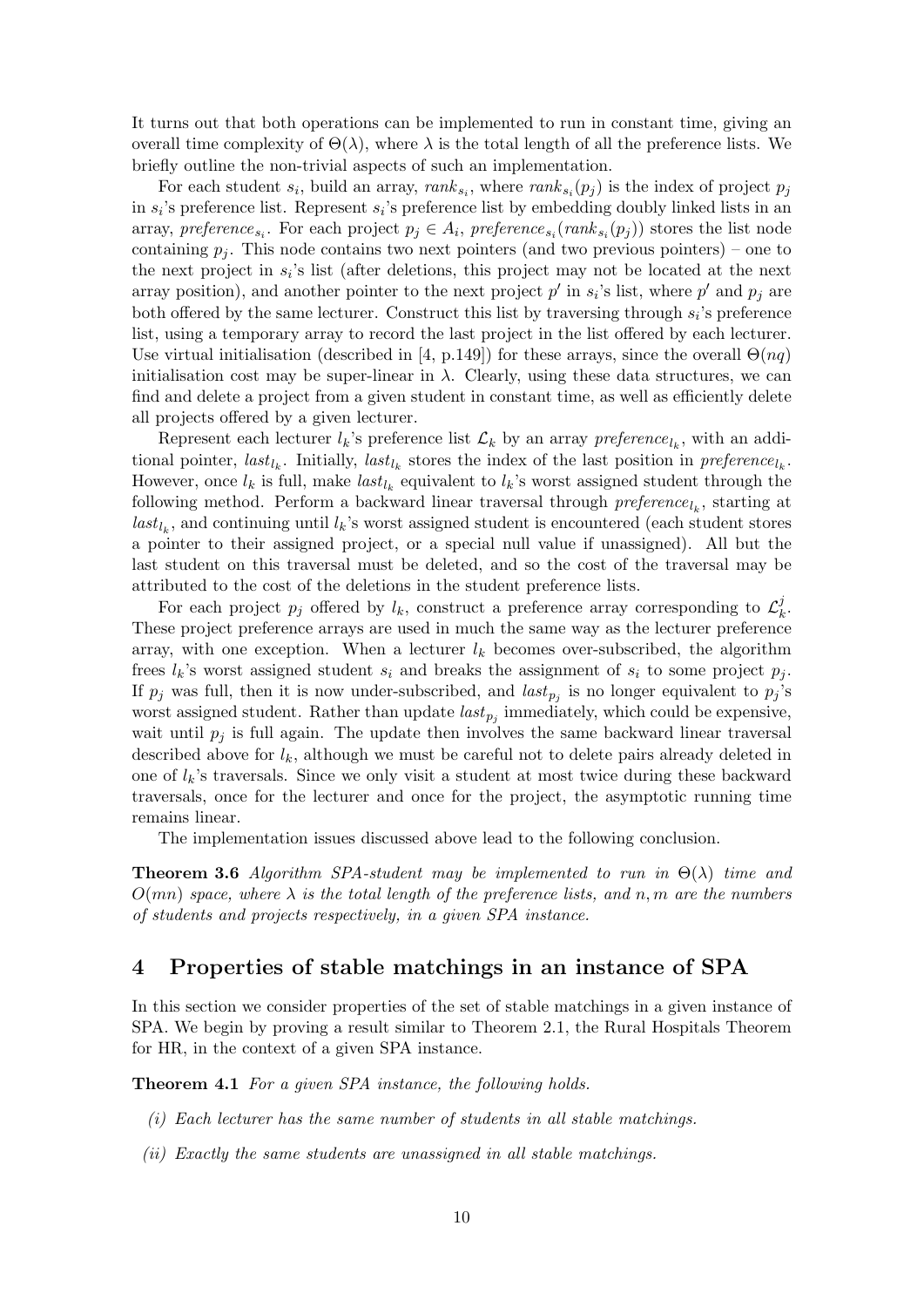| Student preferences                                                                                   | Lecturer preferences |                            |  |  |  |  |
|-------------------------------------------------------------------------------------------------------|----------------------|----------------------------|--|--|--|--|
| $s_1: p_3 p_1 p_2 p_4$                                                                                | $l_1: s_1 s_2$       | $l_1$ offers $p_1, p_2$    |  |  |  |  |
| $s_2: p_1 p_3 p_2 p_4$                                                                                | $l_2: s_2 s_1$       | $l_2$ offers $p_3$ , $p_4$ |  |  |  |  |
| Project capacities: $c_i = 1$ $(1 \le i \le 4)$<br>Lecturer capacities: $d_i = 2$ $(1 \leq i \leq 2)$ |                      |                            |  |  |  |  |

Figure 3: Instance  $I_1$  of the Student-Project Allocation problem.

(iii) A project offered by an under-subscribed lecturer has the same number of students in all stable matchings.

*Proof:* Let M be the student-optimal stable matching, and let  $M'$  be any other stable matching.

- (i) Suppose  $|M'(l_k)| < |M(l_k)|$  for some lecturer  $l_k$ . There must be some project  $p_j \in P_k$ such that  $|M'(p_j)| < |M(p_j)|$ . So,  $l_k$  and  $p_j$  are both under-subscribed in M'. Also, there exists  $s_i \in M(p_j) \backslash M'(p_j)$  who is unassigned in M' or prefers  $p_j$  to  $M'(s_i)$ , since M is student-optimal. Hence,  $(s_i, p_j)$  blocks M', and, therefore,  $|M'(l_k)| \ge$  $|M(l_k)|$  for all  $l_k$ . It follows that  $|M'| \ge |M|$ . However,  $|M'| \le |M|$ , since M is student-optimal and therefore matches the maximum number of students of any stable matching. Hence  $|M'| = |M|$ , and for all  $l_k$ ,  $|M'(l_k)| = |M(l_k)|$ .
- (ii) Let U and U' be the sets of students unassigned in M and  $M'$  respectively. By Theorem 3.5,  $U \subseteq U'$ , since no student unassigned in M can be assigned in M'. But  $|U| = |U'|$ , by (i), and so it follows that  $U = U'$ .
- (iii) Let  $l_k$  be any lecturer who is under-subscribed in  $M'$ . Suppose there is some project  $p_j \in P_k$  such that  $|M'(p_j)| < |M(p_j)|$ . Then  $p_j$  is under-subscribed in M', and there exists  $s_i \in M(p_j) \backslash M'(p_j)$  who is unassigned in M' or prefers  $p_j$  to  $M'(s_i)$ . Hence,  $(s_i, p_j)$  blocks M', and, therefore,  $|M'(p_j)| \geq |M(p_j)|$ . Now, by (i) above,  $|M'(l_k)| = |M(l_k)|$ , and so  $|M'(p_j)| = |M(p_j)|$  for all  $p_j \in P_k$ . Π

It turns out that two key properties of the Rural Hospitals Theorem for HR have no analogue for SPA. Firstly, we give an instance of SPA illustrating that a lecturer who is under-subscribed in one stable matching need not be assigned the same set of students in all stable matchings. Note that the Rural Hospitals Theorem for HR states that any hospital that is under-subscribed in one stable matching is assigned the same set of residents in all stable matchings. However consider the SPA instance  $I_1$  shown in Figure 3. Instance I<sub>1</sub> admits the stable matchings  $M = \{(s_1, p_3), (s_2, p_1)\}\$ and  $M' = \{(s_1, p_1), (s_2, p_3)\}.$ Lecturer  $l_1$  is under-subscribed in M (and hence in M' by Part (i) of Theorem 4.1). However  $M(l_1) = \{s_2\}$  whilst  $M'(l_1) = \{s_1\}.$ 

Secondly, we give an instance of SPA illustrating that a project offered by a lecturer who is full in one stable matching need not be assigned the same number of students in all stable matchings. Note that the Rural Hospitals Theorem for HR states that each hospital is assigned the same number of residents in all stable matchings. However consider the SPA instance  $I_2$  shown in Figure 4. Instance  $I_2$  admits the stable matchings  $M =$  $\{(s_1, p_1), (s_2, p_1), (s_3, p_3), (s_4, p_3)\}\$ and  $M' = \{(s_1, p_3), (s_2, p_4), (s_3, p_1), (s_4, p_2)\}\$ . Lecturer  $l_1$  is full in M (and hence in M' by Part (i) of Theorem 4.1). However  $M(p_1) = \{s_1, s_2\}$ whilst  $M'(p_1) = \{s_3\}.$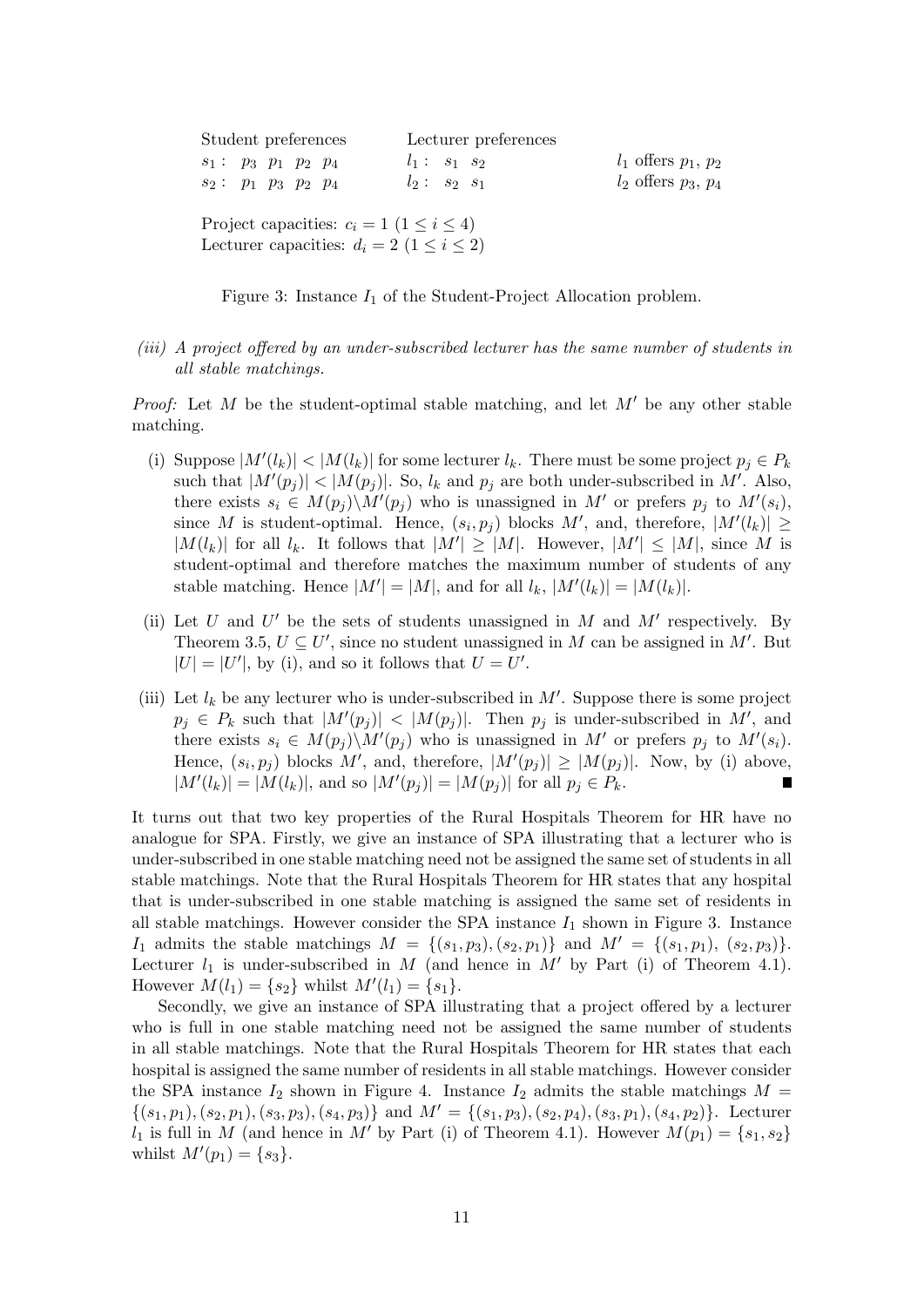| Student preferences                                      | Lecturer preferences   |                         |  |  |  |  |  |
|----------------------------------------------------------|------------------------|-------------------------|--|--|--|--|--|
| $s_1: p_1 p_3 p_2 p_4$                                   | $l_1: s_3 s_4 s_1 s_2$ | $l_1$ offers $p_1, p_2$ |  |  |  |  |  |
| $s_2: p_1 p_4 p_3 p_2$                                   | $l_2: s_1 s_2 s_3 s_4$ | $l_2$ offers $p_3, p_4$ |  |  |  |  |  |
| $s_3: p_3 p_1 p_2 p_4$                                   |                        |                         |  |  |  |  |  |
| $s_4: p_3 p_2 p_1 p_4$                                   |                        |                         |  |  |  |  |  |
| Project capacities: $c_1 = 2, c_2 = 1, c_3 = 2, c_4 = 1$ |                        |                         |  |  |  |  |  |
| Lecturer capacities: $d_1 = 2, d_2 = 2$                  |                        |                         |  |  |  |  |  |

Figure 4: Instance  $I_2$  of the Student-Project Allocation problem.

Finally we consider the issue of load balancing project supervision among lecturers. Theorem 4.1(i) might seem to imply that this issue is not relevant in our model. However load balancing can be achieved if each  $l_k \in L$  is constrained (for example by the Head of Department) to set  $d_k = \lceil \frac{n}{a} \rceil$  $\frac{n}{q}$  (recall our assumption from Section 2 that  $\sum {c_j : p_j \in \mathbb{R}^n}$  $P_k$   $\geq d_k$ ). Once Algorithm SPA-student has been run, the matched students would be removed, any unmatched student would be invited to submit a longer preference list chosen from the remaining under-subscribed projects, and the capacities of the under-subscribed projects and lecturers would be suitably adjusted. Then a "second round" of the algorithm could be used to assign the remaining students, ensuring that the students are distributed equitably among the lecturers.

# 5 Lecturer-oriented algorithm for SPA

#### 5.1 Overview of Algorithm SPA-lecturer

We now present the lecturer-oriented counterpart of Algorithm SPA-student. The lectureroriented algorithm for an instance of SPA begins with the empty assignment, in which all students are free, and every project and lecturer is totally unsubscribed. The algorithm then enters a loop, each iteration of which involves an under-subscribed lecturer  $l_k$  offering a project  $p_j \in P_k$  to a student  $s_i$ . Student  $s_i$  must be the first student on  $l_k$ 's list who is currently free or prefers an under-subscribed project in  $P_k$  to his/her current provisional assignment. Additionally,  $p_i$  must be the first such under-subscribed project from  $P_k$ on  $s_i$ 's preference list. This offer is always accepted, and after breaking any existing assignment involving  $s_i$ ,  $s_i$  is provisionally assigned to  $p_j$  and  $l_k$ . Following this assignment, any pair  $(s_i, p)$ , where  $s_i$  prefers  $p_j$  to p is *deleted*, which means that p is removed from  $s_i$ 's preference list, and  $s_i$  is removed from the projected preference list of  $l_r$  for p, where  $l_r$  is the lecturer who offers p. The algorithm continues in this loop until no such  $l_k$ ,  $p_j$ and  $s_i$  can be found.

The algorithm is described in pseudocode form in Figure 5 as Algorithm SPA-lecturer. We will prove that, once the main loop terminates, the assigned pairs constitute the stable matching that is simultaneously best-possible for all lecturers.

#### 5.2 Correctness of Algorithm SPA-lecturer

The correctness of the algorithm, together with the optimality property of the constructed matching, may be established by the following sequence of lemmas.

Lemma 5.1 Algorithm SPA-lecturer terminates with a matching.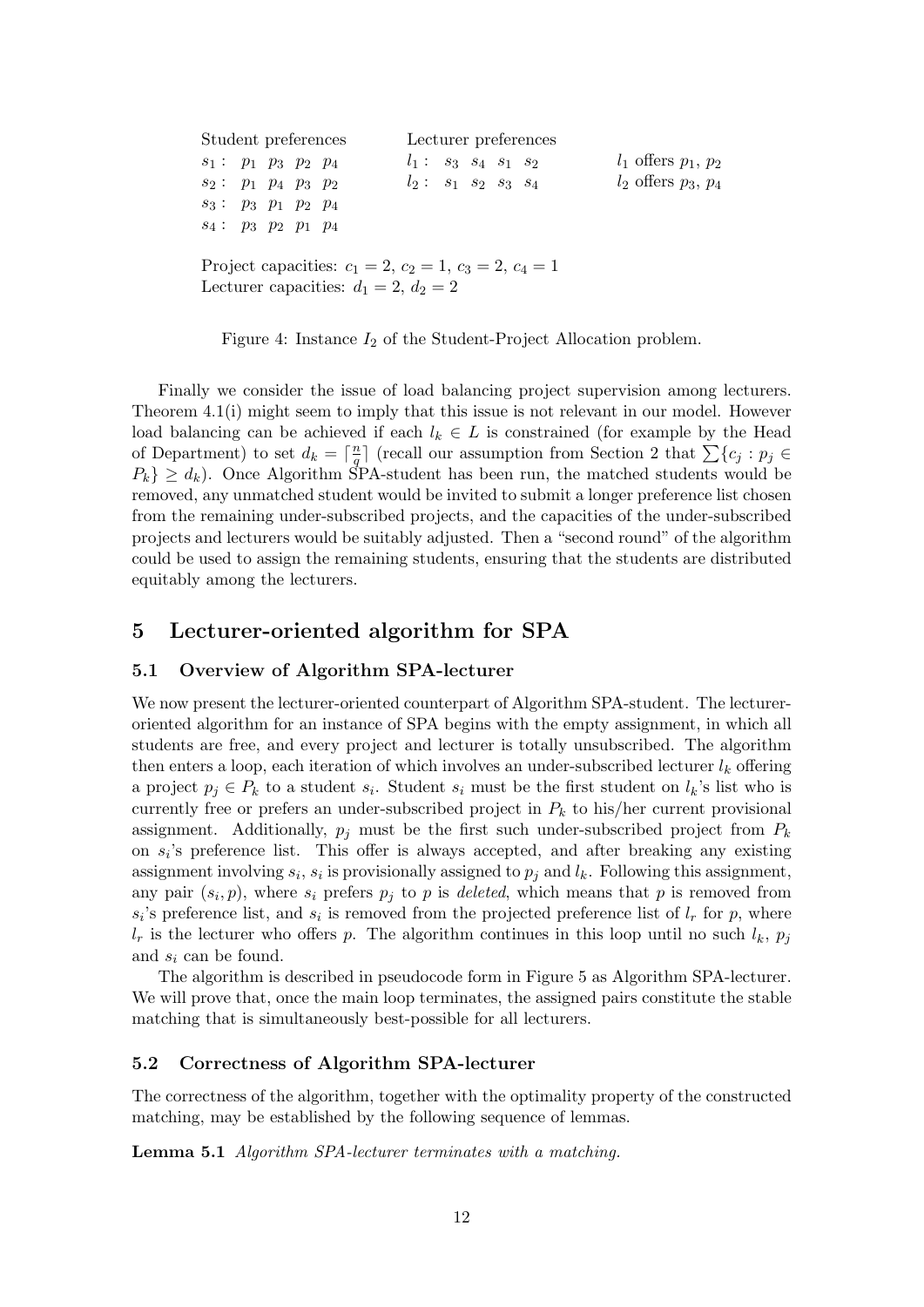```
SPA-electurer(I) {
assign each student, project and lecturer to be free;
while (some lecturer l_k is under-subscribed and
     there is some (student, project) pair (s_i, p_j) where
     s_i is not provisionally assigned to p_j and
     p_j \in P_k is under-subscribed and s_i \in \mathcal{L}_k^j{
     s_i = first such student on l_k's list;
     p_j = first such project on s_i's list;
     if (s_i is provisionally assigned to some project p)
          break the provisional assignment between s_i and p;
     \frac{1}{k} offers p_j to s_i */
     provisionally assign s_i to p_j; /* and to l_k^*/for each successor p of p_j on s_i's list
          delete (s_i, p);
}
return \{(s_i, p_j) \in S \times P : s_i \text{ is provisionally assigned to } p_j\};}
```
Figure 5: Pseudocode of Algorithm SPA-lecturer.

Proof: Each loop iteration involves a provisional assignment: either the first assignment for a student, or an assignment that the student prefers to his/her previous assignment. Therefore, the number of iterations is bounded by the total length of the student preference lists, which is linear in the size of the input. Finally, it is clear that, once the main loop terminates, the assigned pairs constitute a matching.

Lemma 5.2 No pair deleted during an execution of Algorithm SPA-lecturer can block the constructed matching.

*Proof:* Let E be an arbitrary execution of the algorithm in which some pair  $(s_i, p_j)$  is deleted. Suppose for a contradiction that  $(s_i, p_j)$  blocks M, the matching generated by E. Now  $(s_i, p_j)$  is deleted because  $s_i$  is provisionally assigned to some project p, where  $s_i$ prefers p to  $p_i$ . On subsequent iterations,  $s_i$  can only improve his/her assignment, and so, by transitivity,  $s_i$  prefers his/her final assignment to  $p_j$ . Therefore,  $(s_i, p_j)$  cannot form a blocking pair.

Lemma 5.3 A matching generated by Algorithm SPA-lecturer is stable.

*Proof:* By Lemma 5.1, let M be the matching generated by an arbitrary execution E of the algorithm. Suppose for a contradiction that M is blocked by the pair  $(s_i, p_j)$ , where  $l_k$ is the lecturer offering  $p_j$ . By Lemma 5.2,  $(s_i, p_j)$  is not deleted, and so, upon termination of E,  $s_i \in \mathcal{L}_{k}^j$ . Also, we have that  $(s_i, p_j)$  must satisfy (a), (b) or (c) of Condition 3 for a blocking pair. We show a contradiction in each case.

- (a)  $p_i$  is under-subscribed and  $l_k$  is under-subscribed. Student  $s_i$ , project  $p_j$  and lecturer  $l_k$  satisfy the loop condition, contradicting the termination property established in Lemma 5.1.
- (b)  $p_i$  is under-subscribed,  $l_k$  is full, and either  $s_i \in M(l_k)$  or  $l_k$  prefers  $s_i$  to the worst student s' in  $M(l_k)$ .

Let  $T$  be the point in the execution immediately after  $s'$  obtains his/her final assignment  $p' \in P_k$ , and all subsequent deletions involving s' have occurred. Let M'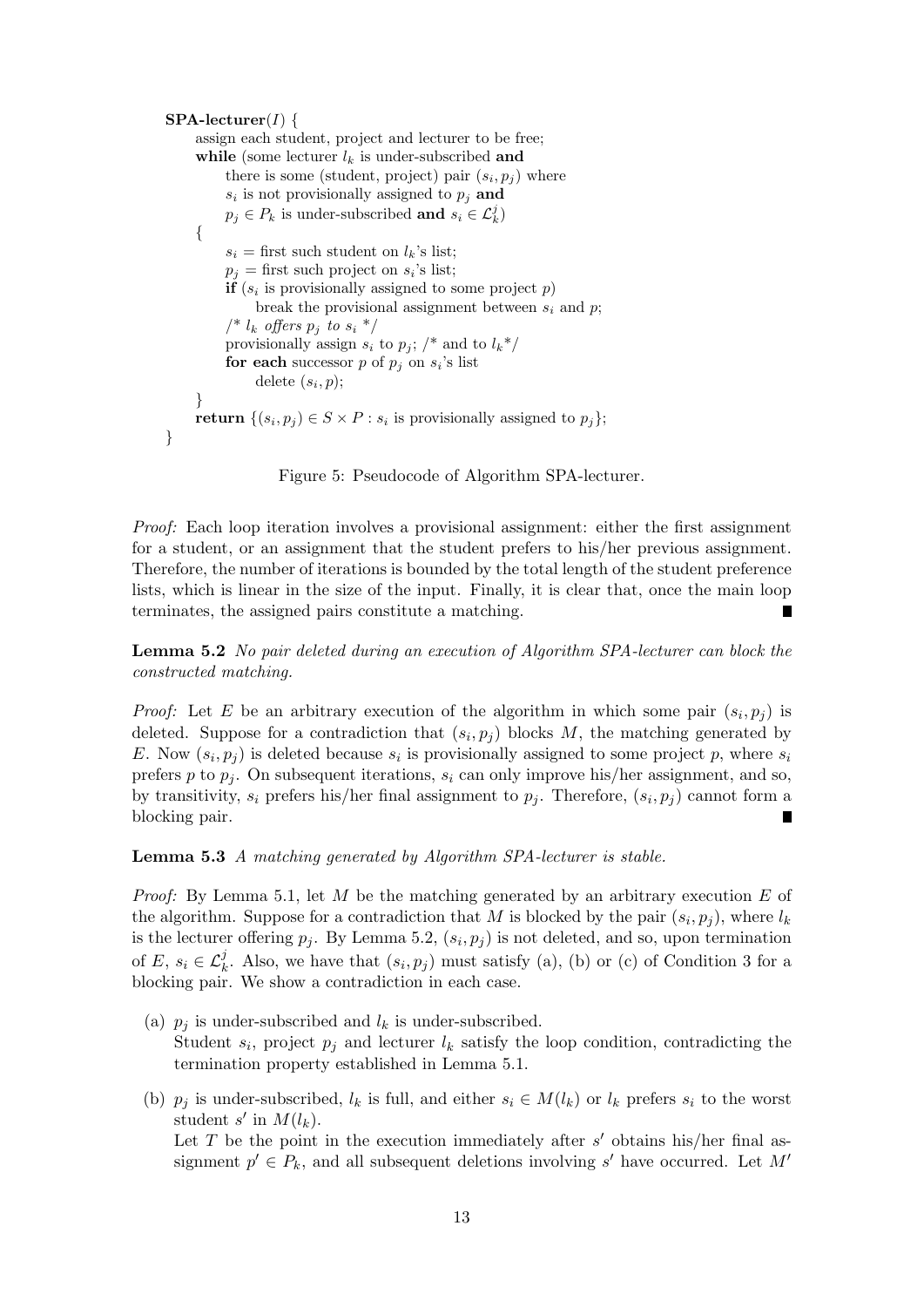be the matching at time T, and let  $B = \{s'\} \cup \{s \in B_k : l_k \text{ prefers } s \text{ to } s'\}.$  Define also the following set:

$$
F = \left\{ p \in P_k : \begin{array}{l} \text{there exists a student } s_l \in B \text{ such that } p \in A_l, \\ (s_l, p) \notin M' \text{ and } (s_l, p) \text{ is not deleted before time } T \end{array} \right\}.
$$

The following properties of F must hold.

- 1. Any assignment in M involving  $l_k$  that was made after time T must involve a project from F, since s' is the worst student in  $M(l_k)$ .
- 2. Every  $p \in F$  is full at time T, otherwise  $l_k$  would not have offered  $p'$  to  $s'$ .
- 3.  $p_j \in F$ , since  $s_i \in B$  by Condition (b), and  $(s_i, p_j)$  is not deleted by Lemma 5.2, which implies that  $(s_i, p_j) \notin M'$ , since  $(s_i, p_j) \notin M$ .

Now since  $p_j \in F$ , the number of students assigned to  $l_k$  in  $M'$  is given by

$$
|M'(l_k)| = \sum_{p_f \in F\backslash\{p_j\}} |M'(p_f)| + |M'(p_j)| + \sum_{p_g \in P_k\backslash F} |M'(p_g)| \leq d_k.
$$
 (1)

Similarly, the number of students assigned to  $l_k$  in M is given by

$$
|M(l_k)| = \sum_{p_f \in F \backslash \{p_j\}} |M(p_f)| + |M(p_j)| + \sum_{p_g \in P_k \backslash F} |M(p_g)|.
$$

Now, since all assignments in M involving  $l_k$  that were made after time T only involve projects from  $F$  (Property 1) and all projects in  $F$  are full in  $M'$  (Property 2), we have that

$$
|M(l_k)| \leq \sum_{p_f \in F\backslash\{p_j\}} |M'(p_f)| + |M(p_j)| + \sum_{p_g \in P_k\backslash F} |M'(p_g)|.
$$

Finally, we are given that  $p_j$  is under-subscribed at the termination of E (Condition (b)). Therefore

$$
|M(l_k)| \leq \sum_{p_f \in F\backslash\{p_j\}} |M'(p_f)| + |M'(p_j)| + \sum_{p_g \in P_k\backslash F} |M'(p_g)|
$$
  
= 
$$
|M'(l_k)| \leq d_k
$$

by Equation 1. So,  $l_k$  is under-subscribed at the termination of E, contradicting Condition (b).

(c)  $p_j$  is full and  $l_k$  prefers  $s_i$  to the worst student s' assigned to  $p_j$ . We have that  $l_k$  prefers  $s_i$  to  $s'$ , and so at the time  $l_k$  offered  $p_j$  to  $s'$ ,  $(s_i, p_j)$  must have been deleted (otherwise  $l_k$  would have offered  $p_i$  to  $s_i$ ). This is a contradiction, since by Lemma 5.2,  $(s_i, p_j)$  blocks M only if it is not deleted.

Lemma 5.4 No stable pair is deleted during an execution of Algorithm SPA-lecturer.

*Proof:* Suppose, for a contradiction, that  $(s_i, p_j)$  is the first stable pair deleted during an arbitrary execution E of the algorithm. Let M be a stable matching containing  $(s_i, p_j)$ . The deletion of  $(s_i, p_j)$  during E occurs because  $s_i$  is provisionally assigned to a project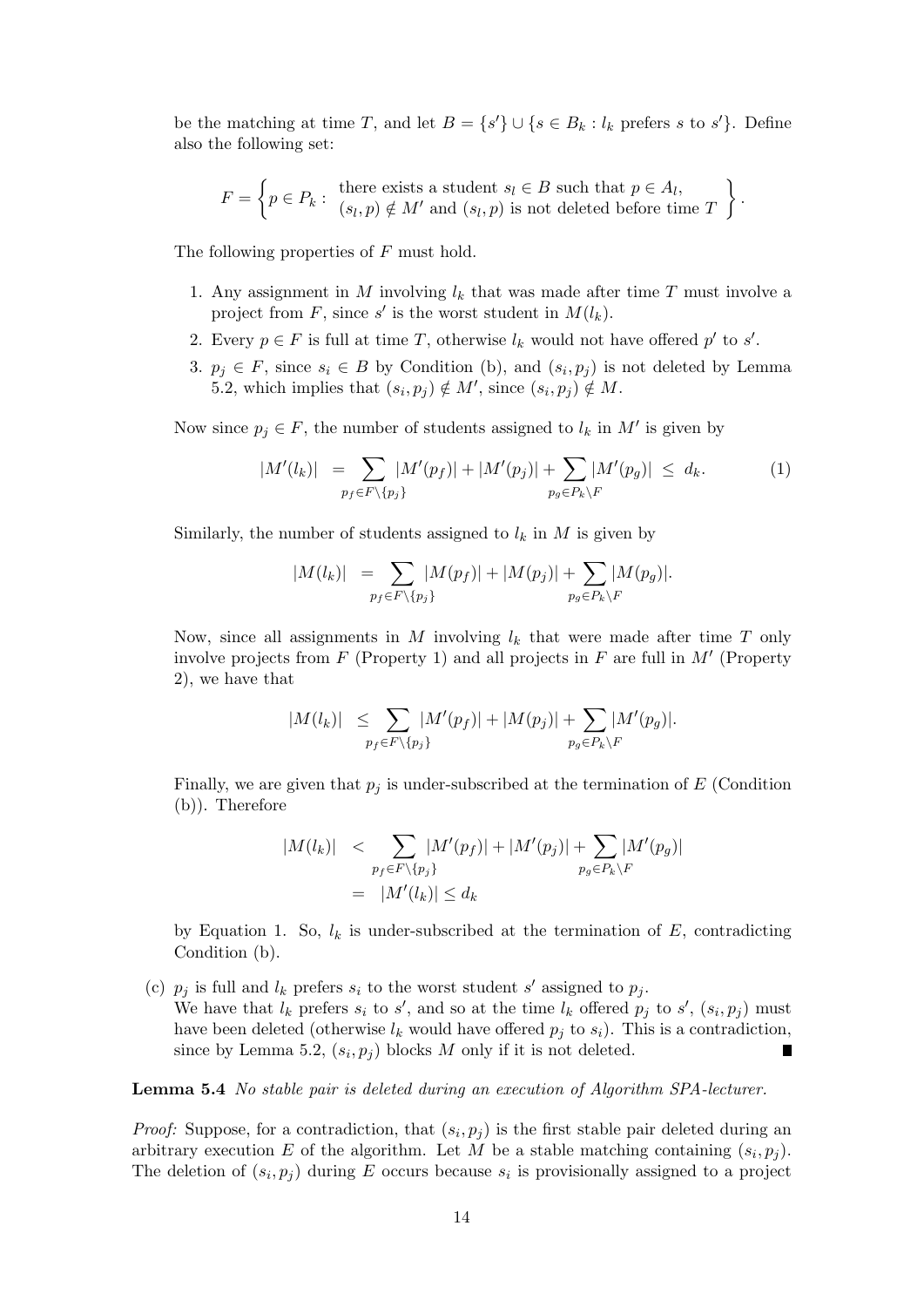|                | Student preferences Lecturer preferences           |
|----------------|----------------------------------------------------|
| $s_1: p_3 p_1$ | $l_1$ offers $p_1, p_2$<br>$l_1: s_1 s_2 s_3 s_4$  |
| $s_2: p_1 p_3$ | $l_2: s_2 s_1 s_4 s_3 l_2$ offers $p_3, p_4$       |
| $s_3: p_4 p_2$ | Project capacities: $c_i = 1$ $(1 \le i \le 4)$    |
| $s_4: p_2 p_4$ | Lecturer capacities: $d_i = 2$ $(1 \leq i \leq 2)$ |

Figure 6: A SPA instance to illustrate that lecturer optimality differs from that in HR.

p', where  $s_i$  prefers p' to  $p_j$ . Let l' be the lecturer offering p', and let c' and d' be the capacities of  $p'$  and  $l'$  respectively.

The number of stable pairs  $(s', p')$  for which l' prefers s' to  $s_i$  must be less than c', for otherwise, one of these pairs must be deleted before  $s_i$  is assigned to  $p'$  during E, contradicting the assumption that  $(s_i, p_j)$  is the first stable pair deleted in E. Therefore in M, since  $(s_i, p') \notin M$ , either (i) p' is under-subscribed, or (ii) p' is full and assigned a student inferior to  $s_i$ .

We will prove that  $(s_i, p')$  blocks M. Firstly, we have that  $s_i$  prefers  $p'$  to  $p_j$ , and so  $(s_i, p')$  satisfies Conditions 1 and 2 of a blocking pair. It remains to show that  $(s_i, p')$ satisfies Condition 3(a), (b) or (c) of a blocking pair. If (ii) above holds, then  $(s_i, p')$ satisfies Condition 3(c). Otherwise, (i) holds, and  $p'$  is under-subscribed in M.

If l' is under-subscribed in M, then  $(s_i, p')$  satisfies Condition 3(a). Otherwise l' is full in M, and the only way  $(s_i, p')$  cannot satisfy Condition 3(b) is if l' is assigned d' students in  $M$ , each of whom he/she prefers to  $s_i$ . We will show a contradiction for this case.

Since  $M$  is a stable matching, each of these  $d'$  assignments forms a stable pair. Now, for l' to offer p' to  $s_i$  in E, only  $0 \le z < d'$  of these stable pairs are assigned (since l' must be under-subscribed to make an offer). However, none of the  $d'$  stable pairs is deleted before the offer to  $s_i$  in E, for otherwise  $(s_i, p_j)$  is not the first stable pair deleted. So, it must be the case that for the  $d'-z$  unassigned stable pairs in E, each of the projects in these pairs is full (otherwise, the next offer from  $l'$  in  $E$  would involve one of the unassigned stable pairs, not  $s_i$  and  $p'$ ). But then l' is full when the offer of  $p'$  is made to  $s_i$  in E, giving the required contradiction.

In the Hospitals / Residents problem, the hospital-oriented algorithm generates a stable matching  $M$  that is unequivocally optimal for the hospitals – as mentioned in Section 2.2, M satisfies the property that there is no stable matching  $M'$  and hospital h for which h prefers a resident in  $M'(h)\backslash M(h)$  to the worst resident in  $M(h)$ . On the other hand, M is the worst possible stable matching for the residents – no stable matching assigns any resident to a worse hospital.

In our context, the stable matching produced by Algorithm SPA-lecturer is again unequivocally student-pessimal. However, the optimality situation is a little different. It can again be viewed as lecturer-optimal in a precise, if somewhat less emphatic sense.

In the example instance of Figure 6, the matching  $M = \{(s_1, p_1), (s_2, p_3), (s_3, p_2), (s_4, p_4)\}\$ is produced by an execution of Algorithm SPA-lecturer. However the matching  $M' =$  $\{(s_1, p_3), (s_2, p_1), (s_3, p_4), (s_4, p_2)\}\$ is also stable. In M', each lecturer is assigned a student whom he/she prefers to one of the students whom he/she is assigned in  $M$ . Hence it is not the case that, in  $M$ , either lecturer is assigned the best two students that he/she can be assigned in any stable matching.

The somewhat weaker form of optimality that applies in this context can be described as follows. Let M and  $M'$  be two stable matchings for a given instance of SPA. By Theorem 4.1, we know that  $|M| = |M'|$  and  $|M(l_k)| = |M'(l_k)|$ . For a given lecturer  $l_k$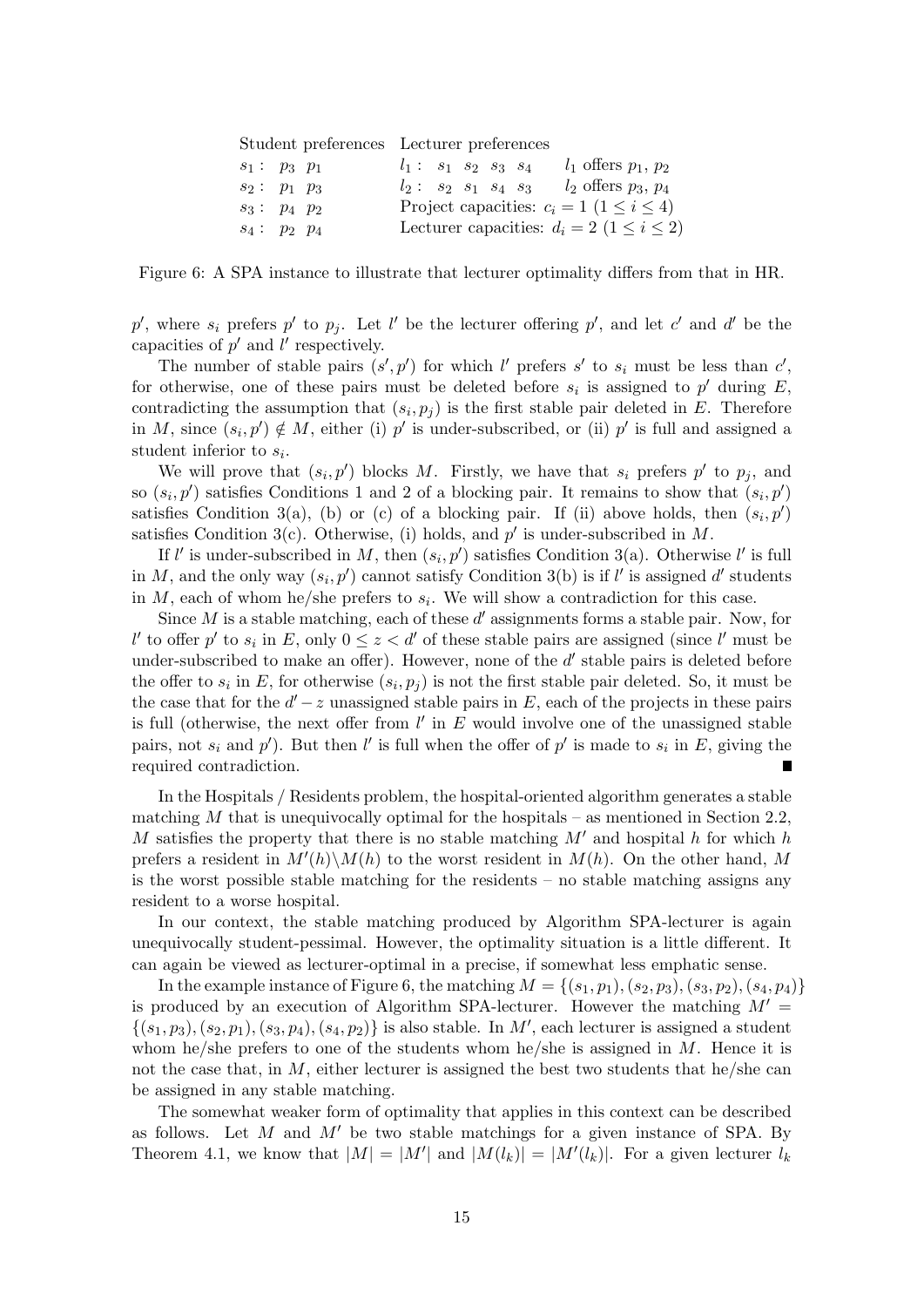who is assigned different sets of students in  $M$  and  $M'$ , let

$$
M(l_k) \setminus M'(l_k) = \{s_1, \ldots, s_r\}
$$

and

$$
M'(l_k) \setminus M(l_k) = \{s'_1, \ldots, s'_r\},\
$$

where, in each case, the students are enumerated in the order in which they appear in  $\mathcal{L}_k$ . If  $l_k$  prefers  $s_i$  to  $s'_i$  for all  $i$   $(1 \leq i \leq r)$  we say that  $l_k$  prefers M to M'. Alternatively, and equivalently,  $l_k$  prefers M to M' if there is a one-to-one mapping f from  $M'(l_k) \setminus M(l_k)$ to  $M(l_k) \setminus M'(l_k)$  with the property that  $l_k$  prefers  $f(s)$  to s for all s.

The following theorem summarises the key properties of the stable matching resulting from any execution of Algorithm SPA-lecturer.

Theorem 5.5 For a given instance of SPA, any execution of Algorithm SPA-lecturer constructs the stable matching M satisfying the following properties.

 $(i)$  Each student is unassigned or is assigned to the worst project he/she has in any stable matching.

(ii) Each project  $p_j$  is assigned the first  $x_j$  students not deleted from the projected preference list for  $p_i$  (where  $x_i$  is an integer independent of execution).

(iii) Each lecturer prefers M to any stable matching in which he/she has a different set of assigned students.

#### Proof:

- (i) Let  $s_i$  be any student assigned in M. Algorithm SPA-lecturer deletes all successors of  $M(s_i)$  from  $s_i$ 's preference list. Now, by Lemma 5.4, no stable pair is deleted, and so  $s_i$  can have no worse partner than  $M(s_i)$  in any stable matching. Hence, each student is either unassigned in  $M$ , and therefore in any stable matching (Theorem 4.1), or assigned to the worst project that he/she has in any stable matching.
- (ii) Suppose there is some (student, project) pair  $(s_i, p_j) \notin M$ , such that  $s_i$  is not deleted from  $\mathcal{L}^j_k$  $k$ , where  $l_k$  is the lecturer offering  $p_j$ , and  $l_k$  prefers  $s_i$  to the worst student s' in  $M(p_j)$ . Since  $(s_i, p_j)$  is not deleted in E,  $s_i$  is either unassigned in M, or prefers  $p_j$  to  $M(s_i)$ . So,  $(s_i, p_j)$  is a blocking pair, contradicting the stability of M.
- (iii) Let  $M'$  be any other stable matching, and let  $l_k$  be an arbitrary lecturer who is assigned different sets of students in  $M$  and  $M'$ . We construct a one-to-one mapping f from  $M'(l_k) \setminus M(l_k)$  to  $M(l_k) \setminus M'(l_k)$  with the required property.

Define a student  $s \in M'(l_k) \setminus M(l_k)$  to be a *dominated* student in  $\mathcal{L}_k$  if  $l_k$  prefers every student in  $M(l_k)$  to s. For each such student s we have a free choice for  $f(s)$ . So we can complete the one-to-one mapping arbitrarily by dealing with these students once f has been defined for the other students in  $M'(l_k) \setminus M(l_k)$ .

So let  $s_{i_1}$  be a student in  $M'(l_k) \setminus M(l_k)$  who is preferred by  $l_k$  to at least one of the students in  $M(l_k)$ , and suppose that  $(s_{i_1}, p_{j_1}) \in M'$ , where  $l_k$  offers  $p_{j_1}$ . By part (i) above,  $s_{i_1}$  prefers  $p_{j_1}$  to the project to which he/she is assigned in M. So to avoid  $(s_{i_1}, p_{j_1})$  being a blocking pair for M, either

- $p_{j_1}$  is fully subscribed in M with students whom  $l_k$  prefers to  $s_{i_1}$ ; let  $s_{i_2}$  be such a student who is in  $M(p_{j_1}) \setminus M'(p_{j_1})$ ; or
- $p_{j_1}$  is under-subscribed in M but  $l_k$  is fully subscribed in M with students preferable to  $s_{i_1}$ .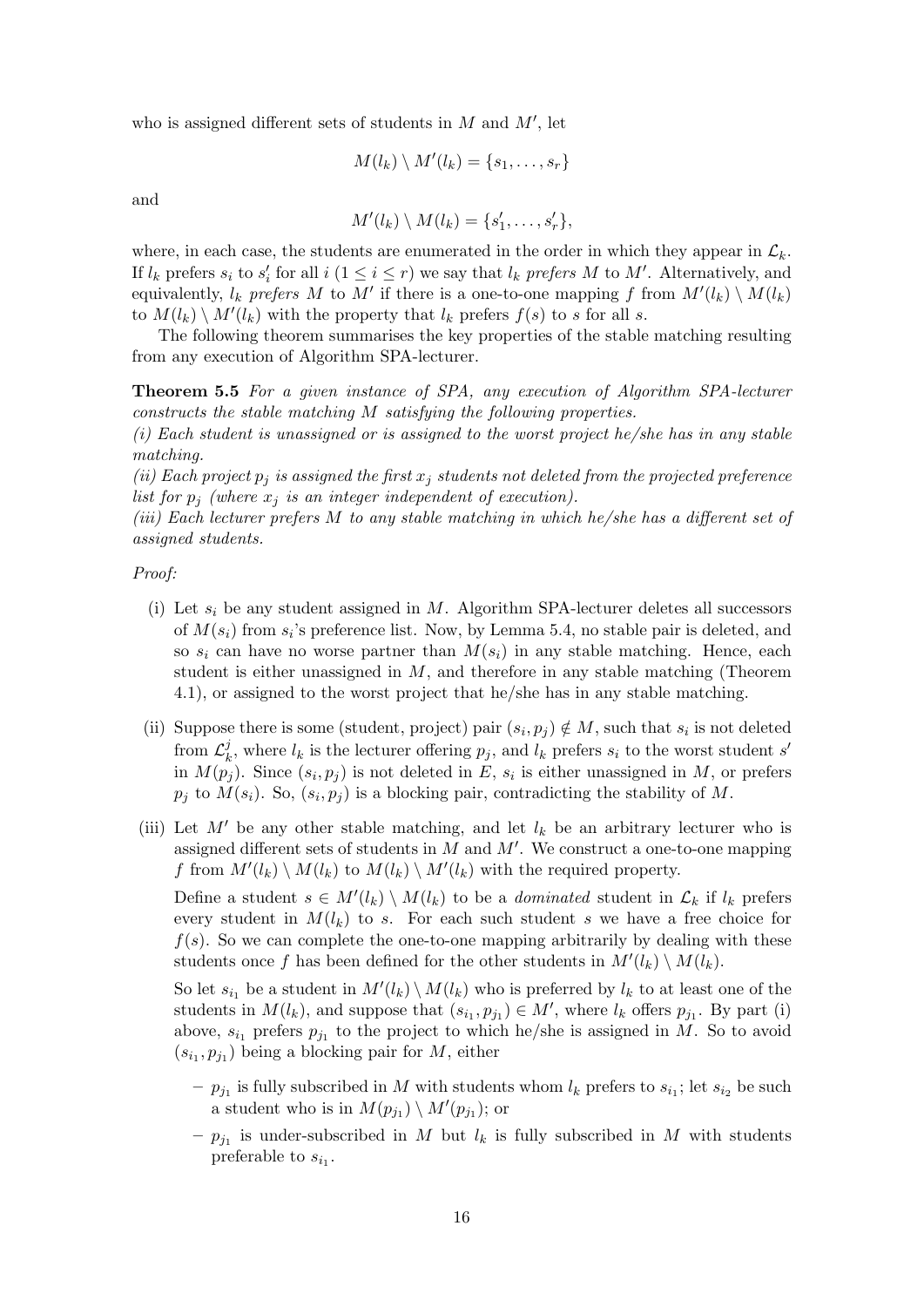However, we may reject the second possibility in view of our assumption that  $s_{i_1}$  is not dominated in  $\mathcal{L}_k$ , so we can consider the student  $s_{i_2}$ .

If  $s_{i_2} \notin M'(l_k)$  we let  $f(s_{i_1}) = s_{i_2}$ . Otherwise, by (i) above, there is a project  $p_{j_2}$ offered by  $l_k$  such that  $(s_{i_2}, p_{j_2}) \in M' \setminus M$ , where  $s_{i_2}$  prefers  $p_{j_2}$  to  $p_{j_1}$ . To avoid  $(s_{i_2}, p_{j_2})$  being a blocking pair for  $M$ ,  $p_{j_2}$  must be fully subscribed in M with students whom  $l_k$  prefers to  $s_{i_2}$ ; let  $s_{i_3}$  be such a student who is in  $M(p_{j_2}) \setminus M'(p_{j_2})$ . (Note that, since  $l_k$  prefers  $s_{i_2}$  to  $s_{i_1}$ , and therefore cannot prefer all the students in  $M(l_k)$ to  $s_{i_2}$ , we may again ignore the other possibility.)

If  $s_{i_3} \notin M'(l_k)$  we let  $f(s_{i_1}) = s_{i_3}$ . Otherwise we continue in this way to generate a sequence  $s_{i_1}, \ldots, s_{i_t}$  of students, each member of which is preferred by  $l_k$  to its predecessor. Since the number of students is finite, this sequence must terminate with a student  $s_{i_t} \in M(l_k) \setminus M'(l_k)$  such that  $l_k$  prefers  $s_{i_t}$  to  $s_{i_1}$ , and we set  $f(s_{i_1}) = s_{i_t}.$ 

The sequence  $s_{i_1}, \ldots, s_{i_t}$  is such that

 $- s_{i_1} \in M'(l_k) \setminus M(l_k)$  $- s_{i_r} ∈ M'(l_k) ∩ M(l_k)$  for  $1 < r < t$  $- s_{i_t} \in M(l_k) \setminus M'(l_k)$  $- l_k$  prefers  $s_{i_r}$  to  $s_{i_{r-1}}$  for  $1 < r ≤ t$ .

Additionally, we need to ensure that, if the same project occurs in the sequences originating with more than one of the students in  $M'(l_k) \setminus M(l_k)$ , we can choose a unique student matched to that project in  $M' \setminus M$  on each occasion. For, suppose  $p_x$ is such a project that arises r times from pairs  $(s_{u_1}, p_x), \ldots, (s_{u_r}, p_x) \in M' \setminus M$ . So, arguing as before,  $p_x$  must be fully subscribed in M with students whom  $l_k$  prefers to all of  $s_{u_1}, \ldots, s_{u_r}$ . Clearly there must be at least r such students from which to choose, and a different one can be chosen in each sequence.

Finally, as indicated earlier, we complete the one-to-one mapping  $f$  in an arbitrary way for the dominated students. Hence  $f$  is, as claimed, a one-to-one mapping from  $M'(l_k) \setminus M(l_k)$  to  $M(l_k) \setminus M'(l_k)$  with the property that  $l_k$  prefers  $f(s)$  to s for all s. Hence  $l_k$  prefers M to M'. The argument may be repeated for each relevant lecturer, and the result follows. Г

In the next subsection, we show how to implement Algorithm SPA-lecturer so that it runs in linear time.

#### 5.3 Analysis of Algorithm SPA-lecturer

Even with the specialised data structures described in Section 3.3, it is not immediately clear whether Algorithm SPA-lecturer can be implemented to run in linear time. Consider for example the execution trace in Figure 7.

The sequence of offers made by  $l_1$ , i.e.  $\langle (s_2, p_1), (s_1, p_2), (s_4, p_3), (s_1, p_1), (s_3, p_2) \rangle$ , highlights two major differences between Algorithm SPA-lecturer and the hospital-oriented algorithm for HR. Firstly, a lecturer can make more than one offer to the same student  $(l_1$  offers both  $p_2$  and  $p_1$  to  $s_1$ ), and secondly, a lecturer may not make offers in order of preference  $(l_1$  offers  $p_3$  to  $s_4$  before  $s_3$  is made an offer).

Of course, the reason for these differences is that a project and lecturer can become under-subscribed after being full. For example, in step (ii) of the execution,  $p_1$  is full, and so  $s_1$  is assigned to his/her second preference,  $p_2$ . This makes  $p_2$  full, which means that  $l_1$ is not immediately able to make an offer to  $s_3$ . However, in step (iv),  $s_2$  accepts a more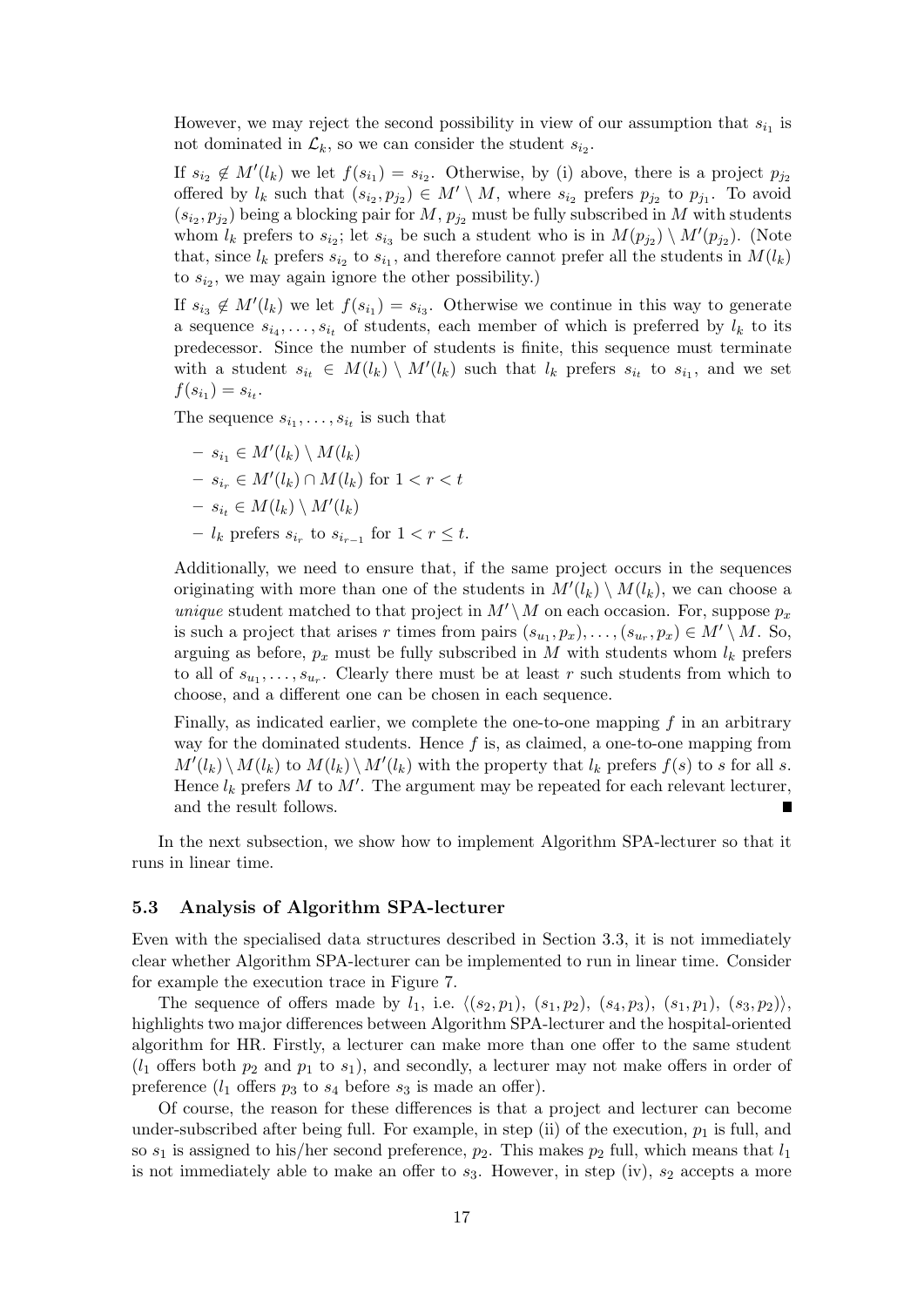| Student preferences | Lecturer preferences                              |                              |
|---------------------|---------------------------------------------------|------------------------------|
| $s_1: p_1 p_2$      | $l_1: s_2 s_1 s_3 s_4 s_5$                        | $l_1$ offers $p_1, p_2, p_3$ |
| $s_2: p_4 p_1$      | $l_2: s_2$                                        | $l_2$ offers $p_4$           |
| $s_3: p_2$          |                                                   |                              |
| $s_4: p_3$          | Project capacities: $c_i = 1 \ (1 \leq i \leq 4)$ |                              |
| $s_5: p_1 p_2 p_3$  | Lecturer capacities: $d_1 = 3, d_2 = 1$           |                              |

- (i)  $l_1$  offers  $p_1$  to  $s_2$ ;  $p_1$  becomes full;
- (ii)  $l_1$  offers  $p_2$  to  $s_1$ ;  $p_2$  becomes full;
- (iii)  $l_1$  offers  $p_3$  to  $s_4$ ;  $l_1$  and  $p_3$  become full;
- (iv)  $l_2$  offers  $p_4$  to  $s_2$ ;  $l_2$  and  $p_4$  become full;  $s_2$  is freed from  $p_1$ ;  $l_1$  and  $p_1$  become under-subscribed;  $(s_2, p_1)$  is deleted;
- (v)  $l_1$  offers  $p_1$  to  $s_1$ ;  $p_1$  becomes full;  $s_1$  is freed from  $p_2$ ;  $p_2$  becomes under-subscribed;  $(s_1, p_2)$  is deleted;
- (vi)  $l_1$  offers  $p_2$  to  $s_3$ ;  $l_1$  and  $p_2$  become full.

Figure 7: A SPA instance I, together with an execution trace of Algorithm SPA-lecturer as applied to I.

preferable project, thereby freeing  $p_1$  for  $s_1$ , which in turn frees  $p_2$  for  $s_3$ . Also  $l_1$  was full just after step (iii), but under-subscribed just after step (iv).

The main problem then is how to efficiently find the next student to whom a given lecturer  $l_k$  can make an offer (since  $P_k$  may contain several projects that have become under-subscribed). It turns out that we can overcome this problem by restricting the non-deterministic choice of  $l_k$  in the main loop of Algorithm SPA-lecturer. Consider the implementation given in Figure 8.

For each lecturer  $l_k$ , we maintain a pointer  $next_{l_k}$ , which initially refers to the first student in  $\mathcal{L}_k$ . Also, for each project  $p_j \in P_k$ , we maintain a pointer  $next_{p_j}$ , which initially refers to the first student in  $\mathcal{L}_k^j$  $\ell_k^j$ . In the implementation,  $l_k$  repeatedly makes an offer to  $next_{l_k}$ , which moves left to right through  $\mathcal{L}_k$ , advancing one student at a time. If next<sub>l<sub>k</sub></sub> is already provisionally assigned to some project p' and lecturer l', project p' may become under-subscribed having previously been full (since  $\textit{next}_{l_k}$  leaves  $p'$ ). At this point, the next offer made by  $l'$  can only involve one of two students - next<sub>l</sub>, or next<sub>p'</sub>, where  $\eta$  is maintained as the first student not assigned to p' on the projected preference list of l' for p'. If  $next_{p'}$  is defined, and either  $next_{l'}$  is undefined or l' prefers  $next_{p'}$  to  $next_{l'}$ , we require that  $l'$  makes an offer to  $next_{p'}$  in the next loop iteration. Alternatively, if l' prefers next<sub>l'</sub> to next<sub>p'</sub>, student next<sub>p'</sub> is in the scope of the variable next<sub>l'</sub>, and so  $l'$  can revert to making offers to  $next_{l'}$  as usual. By making this decision when there are only two possibilities ( $next_{p'}$  and  $next_{l'}$ ), we avoid the problem of choosing among several students when  $l'$  next makes an offer.

We briefly outline the other data structures used in the linear-time implementation. For each student  $s_i$ , we construct an array  $preference_{s_i}$ , the kth element of which is the  $k$ th-ranked post in  $s_i$ 's preference list. Additionally, as in Algorithm SPA-student, we use next and previous pointers to link together the projects in this list that are offered by a given lecturer. When a lecturer  $l_k$  makes an offer to  $s_i$ , we can follow these pointers to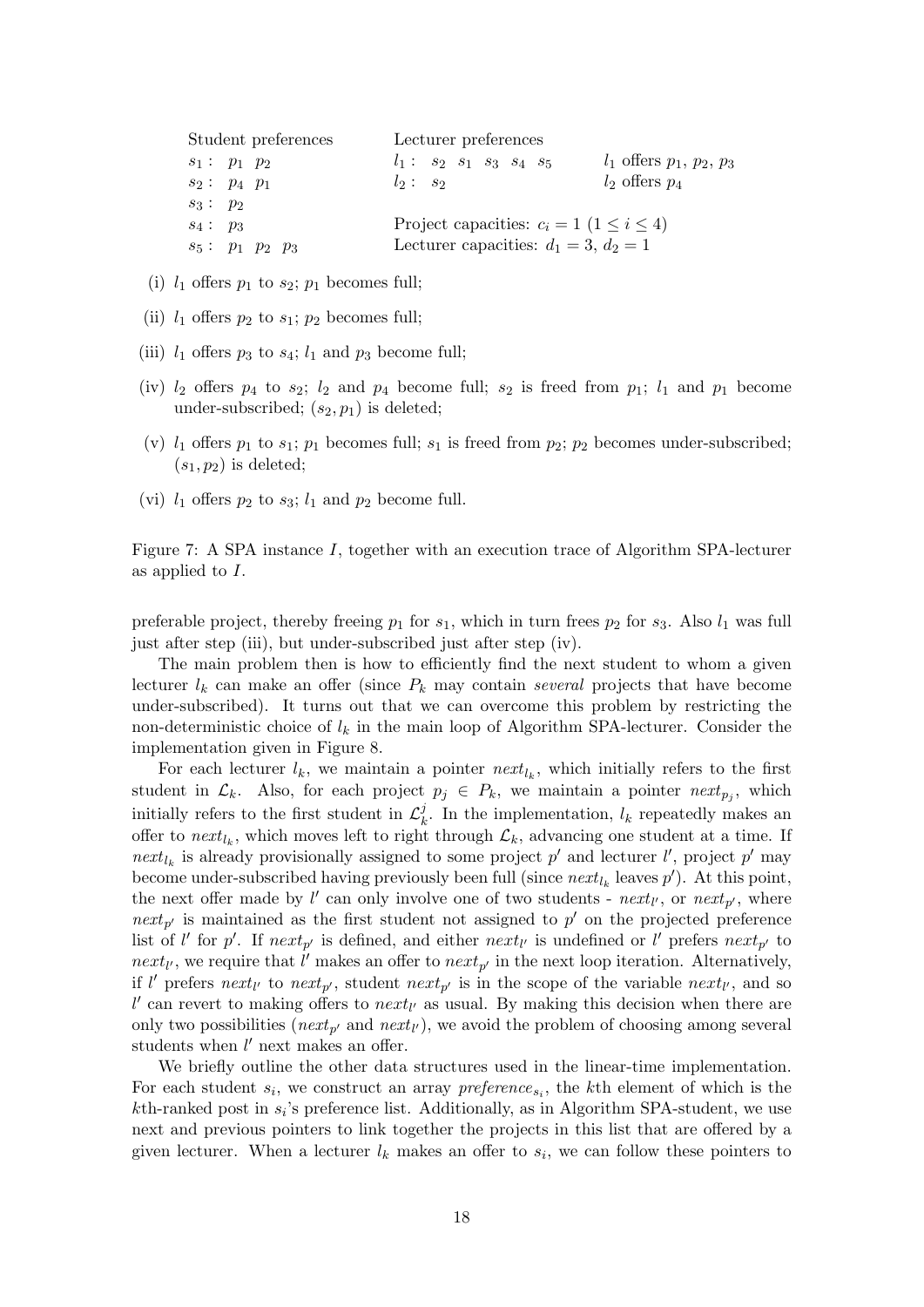$SPA-lecturer(I)$  { assign each student, project and lecturer to be free; assign p to be undefined; let  $S$  be a stack consisting of all lecturers; while  $(S \neq \emptyset)$  { <sup>\*</sup> we seek a provisional assignment of student  $s_i$  to project  $p_i$  and lecturer  $l_k$  \*/ **if** (p is defined) {  $\frac{1}{2}$   $\frac{1}{2}$  p has just become under-subscribed  $\frac{1}{2}$  $p_i = p;$  $l_k =$  lecturer offering  $p_i$ ;  $s_i = \text{next}_{p_j};$ assign  $p$  to be undefined; } else {  $l_k = S.\text{pop}$ ); **if**  $(l_k$  is full **or**  $next_{l_k}$  is undefined) **continue**;  $\frac{1}{2}$  to the next loop iteration  $\frac{1}{2}$  $s_i = \text{next}_{l_k};$ advance  $next_{l_k}$  by one student;  $S.\text{push}(l_k)$ : **if**  $(s_i)$ 's list contains no under-subscribed project in  $P_k$ ) **continue**;  $\frac{1}{2}$  to the next loop iteration  $\frac{1}{2}$  $p_j$  = first such project on  $s_i$ 's list; } advance  $next_{p_j}$  by one student; **if**  $(s_i$  is provisionally assigned to some project p' and lecturer l') { if  $(p'$  is full and  $next_{p'}$  is defined and (next<sub>l'</sub> is undefined or l' prefers next<sub>p'</sub> to next<sub>l'</sub>))  $p = p';$ break provisional assignment between  $s_i$ ,  $p'$  and  $l'$ ; } provisionally assign  $s_i$  to  $p_j$  and  $l_k$ ; for (each successor  $p'$  of  $p_j$  on  $s_i$ 's list) { if  $(s_i == next_{p'})$ advance  $next_{p'}$  by one student; delete  $(s_i, p')$ ; } } return  $\{(s_i, p_j) \in S \times P : s_i \text{ is provisionally assigned to } p_j\};$ 

Figure 8: Implementation of Algorithm SPA-lecturer.

}

find the first under-subscribed project from  $P_k$  in  $s_i$ 's list. Such a traversal happens at most once for each lecturer, and so no project in  $s_i$ 's preference list is visited more than a constant number of times. We also remark that all successors of a given project can be deleted from  $s_i$ 's preference list simply by traversing the underlying array.

For each lecturer  $l_k$ , we build an array,  $rank_{l_k}$ , where  $rank_{l_k}(s_i)$  is the index of student  $s_i$  in  $\mathcal{L}_k$ . We represent  $\mathcal{L}_k$  by an array, preference<sub>l<sub>k</sub></sub>, where preference<sub>l<sub>k</sub></sub>(rank<sub>l<sub>k</sub></sub>(s<sub>i</sub>)) stores student  $s_i$ . Each lecturer  $l_k$  also stores a count of the number of students whom they are provisionally assigned, and a pointer  $next_{l_k}$  into  $preference_{l_k}$ , as described earlier.

For each project  $p_j$  offered by  $l_k$ , we build an array  $rank_{p_j}$ , where  $rank_{p_j}(s_i)$  is the index of student  $s_i$  in  $\mathcal{L}_k^j$  $\mu_k^j$ . We represent  $\mathcal{L}_k^j$  $\frac{d}{k}$  by embedding a doubly-linked list in an array preference<sub>pj</sub>. For each student  $s_i \in \mathcal{L}_k^j$ , preference<sub>pj</sub>  $(rank_{p_j}(s_i))$  stores the list node containing  $s_i$ . This node has a pointer to the next student in  $\mathcal{L}_k^j$  $\mathcal{L}_k^j$ , and one to the previous student in  $\mathcal{L}_k^j$  $\mu_k^j$ . Each project also stores a count of the number of students whom it is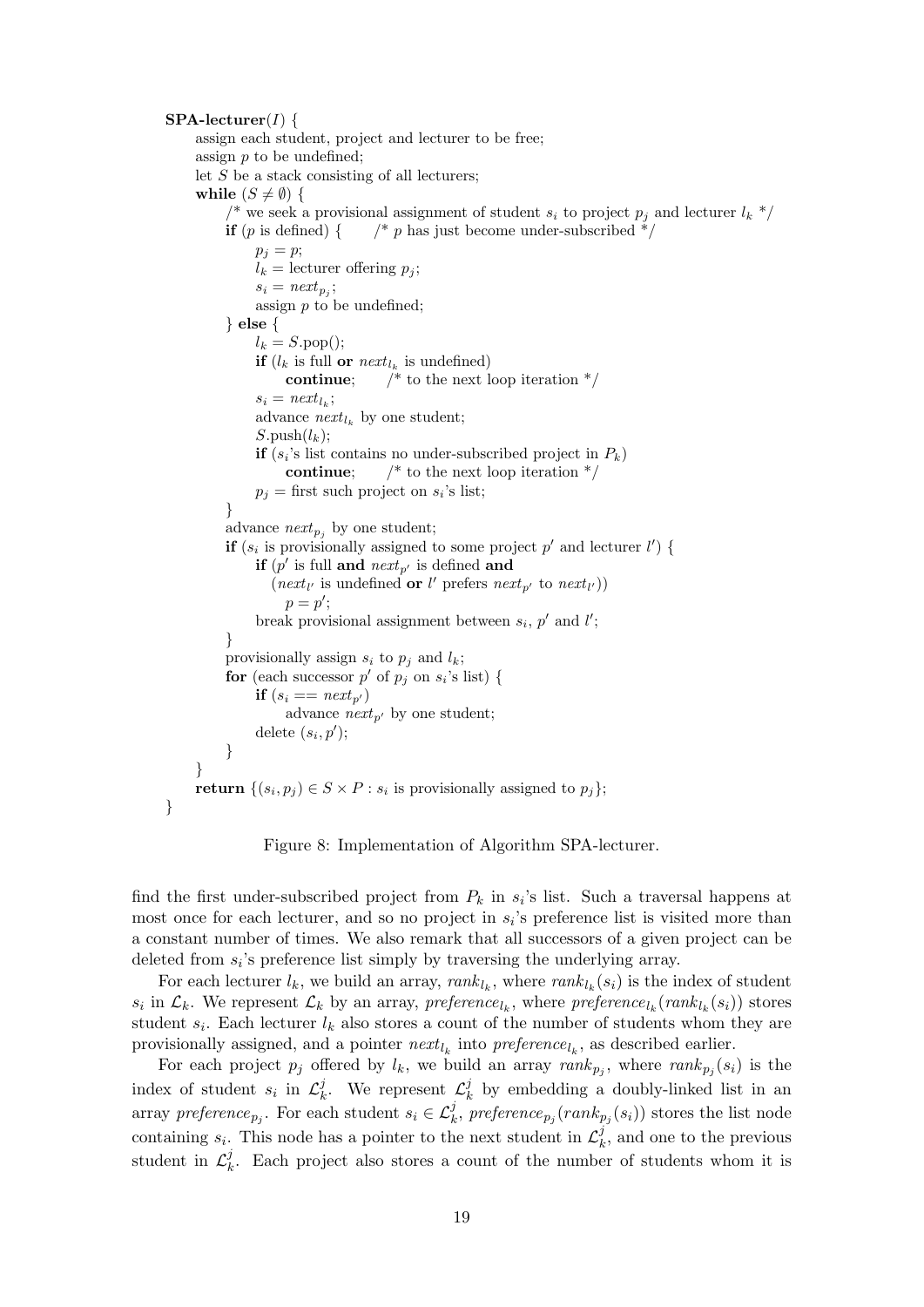provisionally assigned, and a pointer  $next_{p_j}$  into  $preference_{p_j}$ , as described earlier.

Using these data structures, we can find and delete a student from a project's preference list in constant time. For each preference list, we can also compare the ranks of any two students, and efficiently traverse through the sequence of students, missing out any students that have been deleted.

The above discussion therefore leads to the following result.

**Theorem 5.6** Algorithm SPA-lecturer may be implemented to run in  $\Theta(\lambda)$  time and  $O(mn)$  space, where  $\lambda$  is the total length of the preference lists, and n, m are the numbers of students and projects respectively, in a given SPA instance.

### 6 Concluding remarks

#### 6.1 Discussion of the SPA problem model

The definition of a blocking pair  $(s_i, p_j)$  considered in this paper includes the possibility that  $s_i$  was already assigned in M to a project offered by  $l_k$ , where  $l_k$  is the lecturer offering  $p_j$ , and seeks to become assigned to a preferred project  $p_j$  offered by the same lecturer. Such a switch obviously cannot alter the total number of students assigned to  $l_k$ .

If  $p_j$  is under-subscribed in M, then  $p_j$  has room for  $s_i$ , and  $l_k$  is implicitly indifferent about the switch, so would not prevent it from taking place. However if  $p_i$  is full in M, then the only way that the switch could occur is if  $l_k$  rejects a student from  $p_i$ . Moreover,  $l_k$  would agree to such a switch only if  $l_k$  prefers  $s_i$  to the worst student s' assigned to  $p_j$ in  $M$ . But this implies that, following the rejection of  $s'$ , the number of students assigned to  $l_k$  would decrease by 1 if s' is unable to move to a worse project offered by  $l_k$ .

The following small SPA instance illustrates this phenomenon. We have two students,  $s_1, s_2$ , two projects,  $p_1, p_2$ , and one lecturer,  $l_1$ . Each of  $p_1$  and  $p_2$  has capacity 1, whilst  $l_1$ has capacity 2. Student  $s_1$  prefers  $p_1$  to  $p_2$ , whilst  $s_2$  finds only  $p_1$  acceptable. Lecturer  $l_1$ prefers  $s_1$  to  $s_2$ . Clearly then, the matching  $M_1 = \{(s_1, p_2), (s_2, p_1)\}\$  admits the blocking pair  $(s_1, p_1)$ , whilst  $M_2 = \{(s_1, p_1)\}\$ is the only stable matching.

In going from  $M_1$  to  $M_2$ , we satisfy the blocking pair  $(s_1, p_1)$ ; however in doing so,  $l_1$ loses a student, so in practice he/she may not agree to the switch. Hence one could alter Condition 3(c) of the blocking pair definition to prevent a change such as this from taking place. However we make two counter-arguments.

Firstly, by allowing a matching such as  $M_1$  to be stable, we introduce an element of strategy into the problem. That is, it could be in a student's interest to submit a shorter preference list in order to obtain a more preferable project, rather than to submit his/her true preferences. For example, in the above instance,  $s_1$  could list only  $p_1$ . In doing so,  $s_1$ would be assigned to  $p_1$  under either definition of Condition 3(c). On the other hand, by not listing every project that he/she finds acceptable, a student assumes a greater risk of being unassigned in the final matching.

Secondly, allowing both  $M_1$  and  $M_2$  to be stable would imply that this instance admits stable matchings of different sizes. Hence, to match as many students as possible, we would seek a maximum cardinality stable matching. However we conjecture that this problem is NP-hard. Evidence for this is given by the apparent lack of structure in this case: if both  $M_1$  and  $M_2$  are stable, there is no student-optimal stable matching. This is in contrast with the structure that follows from the definition of Condition 3(c) as adopted in this paper. In this context we have been able to prove several desirable properties of SPA, including an analogue of the Rural Hospitals Theorem (Theorem 4.1), and the existence of student-optimal and lecturer-optimal stable matchings (Theorems 3.5 and 5.5 respectively). With stable matching problems in general, it is often the case [12] that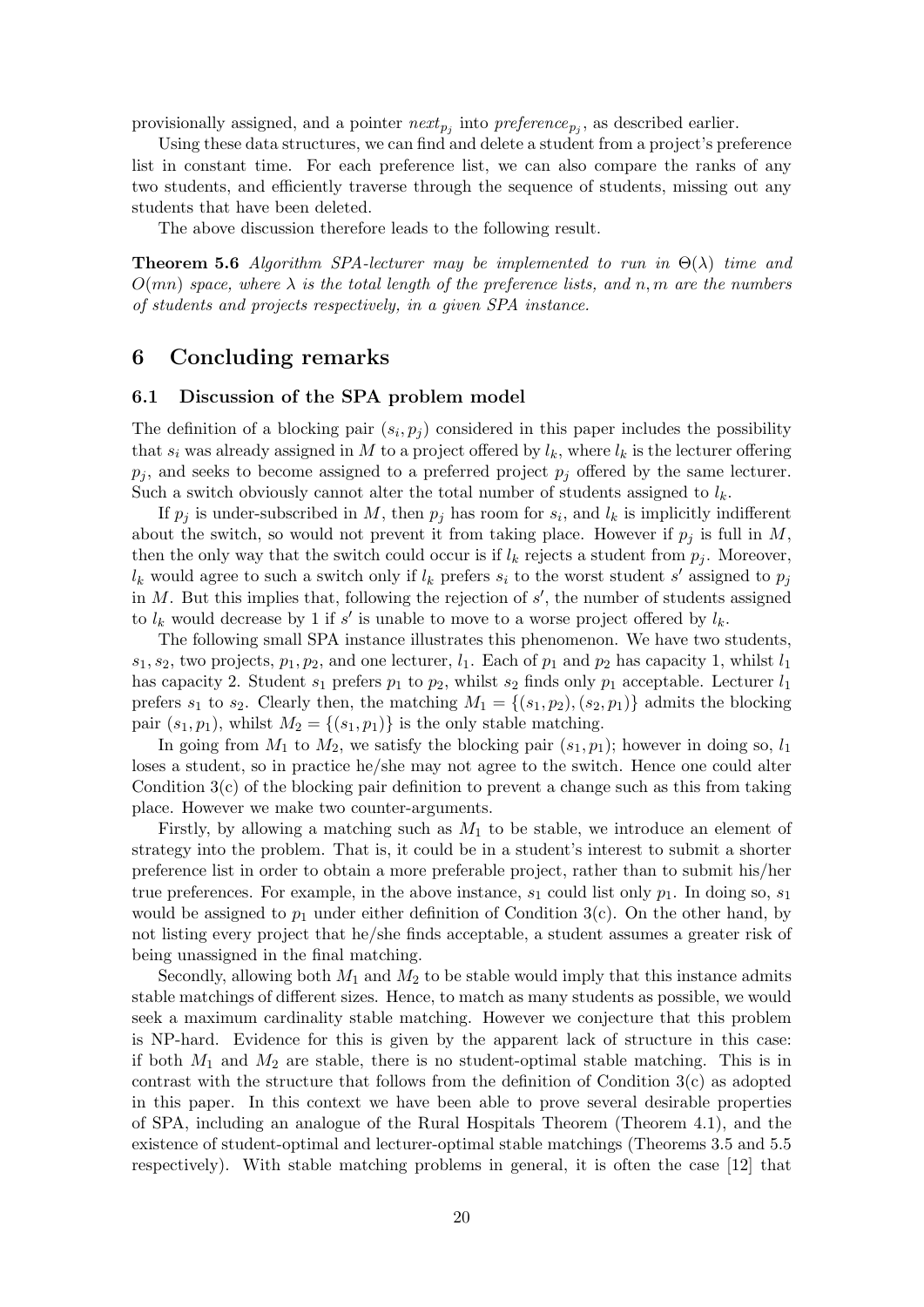the existence of structural properties and efficient algorithms are closely related to one another.

### 6.2 Open problems

In this paper we introduced SPA, and studied this problem from an algorithmic and structural point of view. A number of interesting open problems remain, including the following:

- Clearly many different formulations of the SPA model are possible. If only students supply preference lists, then a matching that optimises the students' satisfaction may be constructed using network flow techniques (see [1] for further details). Additionally, as in this paper, lecturers may supply preference lists, but over the projects that they offer rather than over students. We have considered this model from an algorithmic viewpoint – see  $[17]$  for further details. Finally, lecturers may have preferences over (student,project) pairs. In this setting, Fleiner [9] noted that the matroid-theoretic characterisation as described in Section 2.3 is applicable if a certain stability definition is imposed. However with this definition of stability there are strategic issues similar to those outlined in the previous subsection. It remains open as to whether a stability definition for this case can be formulated that leads to efficient algorithms, whilst avoiding such issues of strategy.
- If we allow ties in the preference lists of students and lecturers, different stability definitions are possible. These can be obtained by extending three stability definitions that have been applied to the Hospitals / Residents problem with Ties [13, 14]. Under the weakest of these stability criteria, so-called *weak stability*, every instance of SPA with ties admits a stable matching (this follows by breaking the ties arbitrarily and applying Algorithm SPA-student to the resulting instance of SPA, for example). However such matchings could be of different sizes for a given SPA instance with ties, and the problem of finding a maximum weakly stable matching is NP-hard (this follows by restriction, since the same problem has been shown to be NP-hard in the case of SMI with ties [16]). Under the two stronger stability criteria, namely *strong stability* and *super-stability*, an instance of SPA with ties need not admit a matching satisfying either criterion. However it remains open to construct algorithms for finding such a matching in each case, or reporting that none exists, for a given instance of SPA with ties.
- A further natural extension arises when each project  $p_j$  carries a lower bound  $x_j \geq 0$ . That is,  $p_i$  cannot run unless at least  $x_j$  students are assigned to it. Clearly a stable matching need not exist that satisfies all the projects' lower bounds. If lower bounds were present for hospitals in the case of HR, the problem of deciding whether a stable matching exists that satisfies them would be trivial, in view of the Rural Hospitals Theorem (i.e. find one stable matching, and if it does not satisfy the lower bounds, then no other stable matching does). However in view of the discussion following Theorem 4.1, the same is not true in the case of SPA. It is open as to whether there exists a polynomial-time algorithm for finding a stable matching if one exists, given an instance of SPA with lower bounds for the projects.

# Acknowledgements

We would like to thank Tamás Fleiner for helpful discussions concerning the SPA problem model, and also the anonymous referees for their detailed comments, which have helped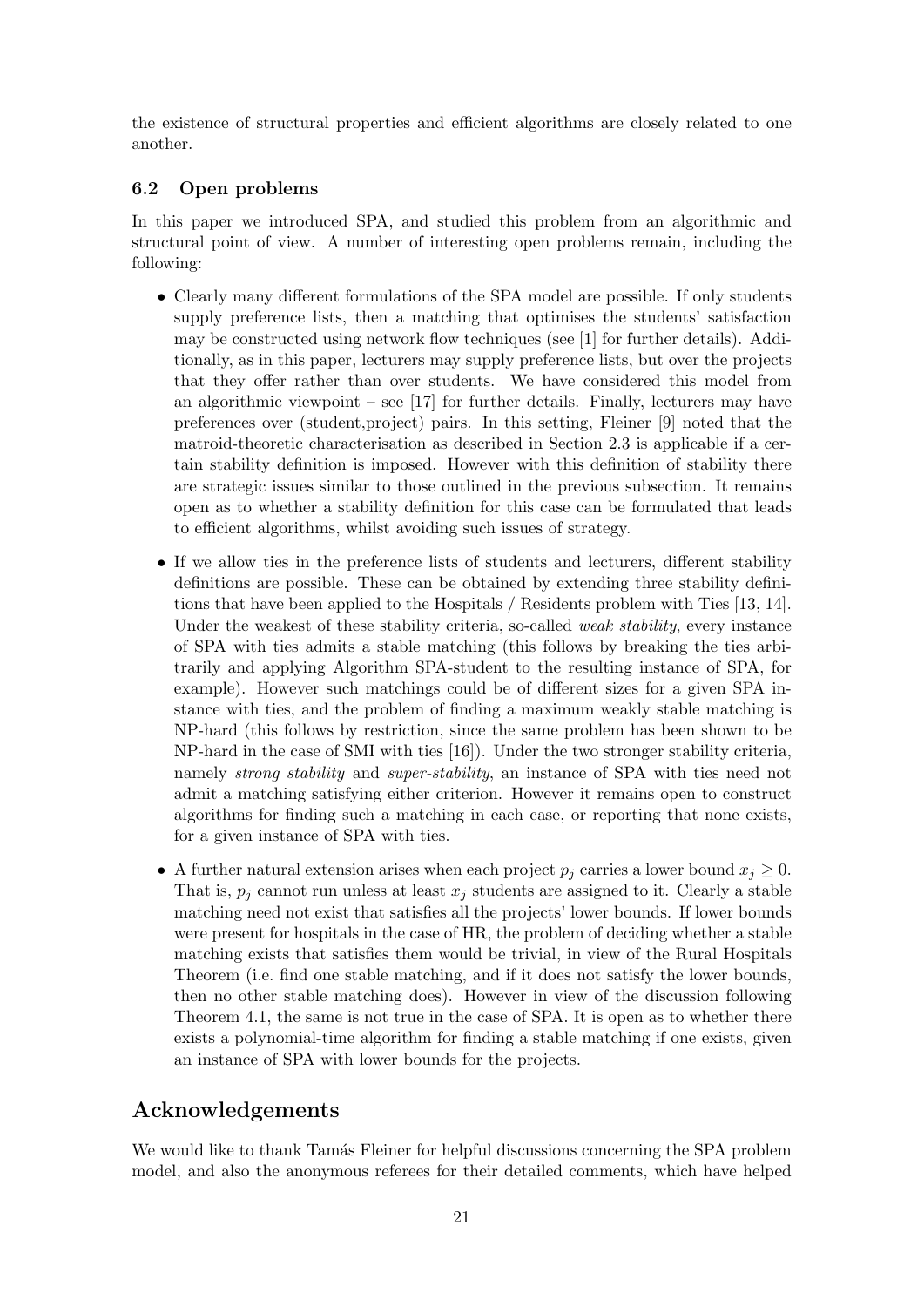to improve the presentation of this paper.

### References

- [1] D.J. Abraham. Algorithmics of two-sided matching problems. Master's thesis, University of Glasgow, Department of Computing Science, 2003.
- [2] D.J. Abraham, R.W. Irving, and D.F. Manlove. The Student-Project Allocation Problem. In Proceedings of ISAAC 2003: the 14th Annual International Symposium on Algorithms and Computation, volume 2906 of Lecture Notes in Computer Science, pages 474–484. Springer-Verlag, 2003.
- [3] A.A. Anwar and A.S. Bahaj. Student project allocation using integer programming. IEEE Transactions on Education, 46(3):359–367, 2003.
- [4] G. Brassard and P. Bratley. Fundamentals of Algorithmics. Prentice-Hall, 1996.
- [5] J. Dye. A constraint logic programming approach to the stable marriage problem and its application to student-project allocation. BSc Honours project report, University of York, Department of Computer Science, 2001.
- [6] A. Eguchi, S. Fujishige, and A. Tamura. A generalized Gale-Shapley algorithm for a discrete-concave stable marriage model. In Proceedings of ISAAC 2003: the 14th Annual International Symposium on Algorithms and Computation, volume 2906 of Lecture Notes in Computer Science, pages 495–504. Springer-Verlag, 2003.
- [7] T. Fleiner. A matroid generalization of the stable matching polytope. In Proceedings of IPCO '01: the 8th Conference on Integer Programming and Combinatorial Optimization, volume 2081 of Lecture Notes in Computer Science, pages 105–114, 2001.
- [8] T. Fleiner. A fixed-point approach to stable matchings and some applications. Mathematics of Operations Research, 28(1):103–126, 2003.
- [9] T. Fleiner. Personal communication, 2004.
- [10] D. Gale and L.S. Shapley. College admissions and the stability of marriage. American Mathematical Monthly, 69:9–15, 1962.
- [11] D. Gale and M. Sotomayor. Some remarks on the stable matching problem. Discrete Applied Mathematics, 11:223–232, 1985.
- [12] D. Gusfield and R.W. Irving. The Stable Marriage Problem: Structure and Algorithms. MIT Press, 1989.
- [13] R.W. Irving, D.F. Manlove, and S. Scott. The Hospitals/Residents problem with Ties. In Proceedings of SWAT 2000: the 7th Scandinavian Workshop on Algorithm Theory, volume 1851 of Lecture Notes in Computer Science, pages 259–271. Springer-Verlag, 2000.
- [14] R.W. Irving, D.F. Manlove, and S. Scott. Strong stability in the Hospitals/Residents problem. In Proceedings of STACS 2003: the 20th Annual Symposium on Theoretical Aspects of Computer Science, volume 2607 of Lecture Notes in Computer Science, pages 439–450. Springer-Verlag, 2003.